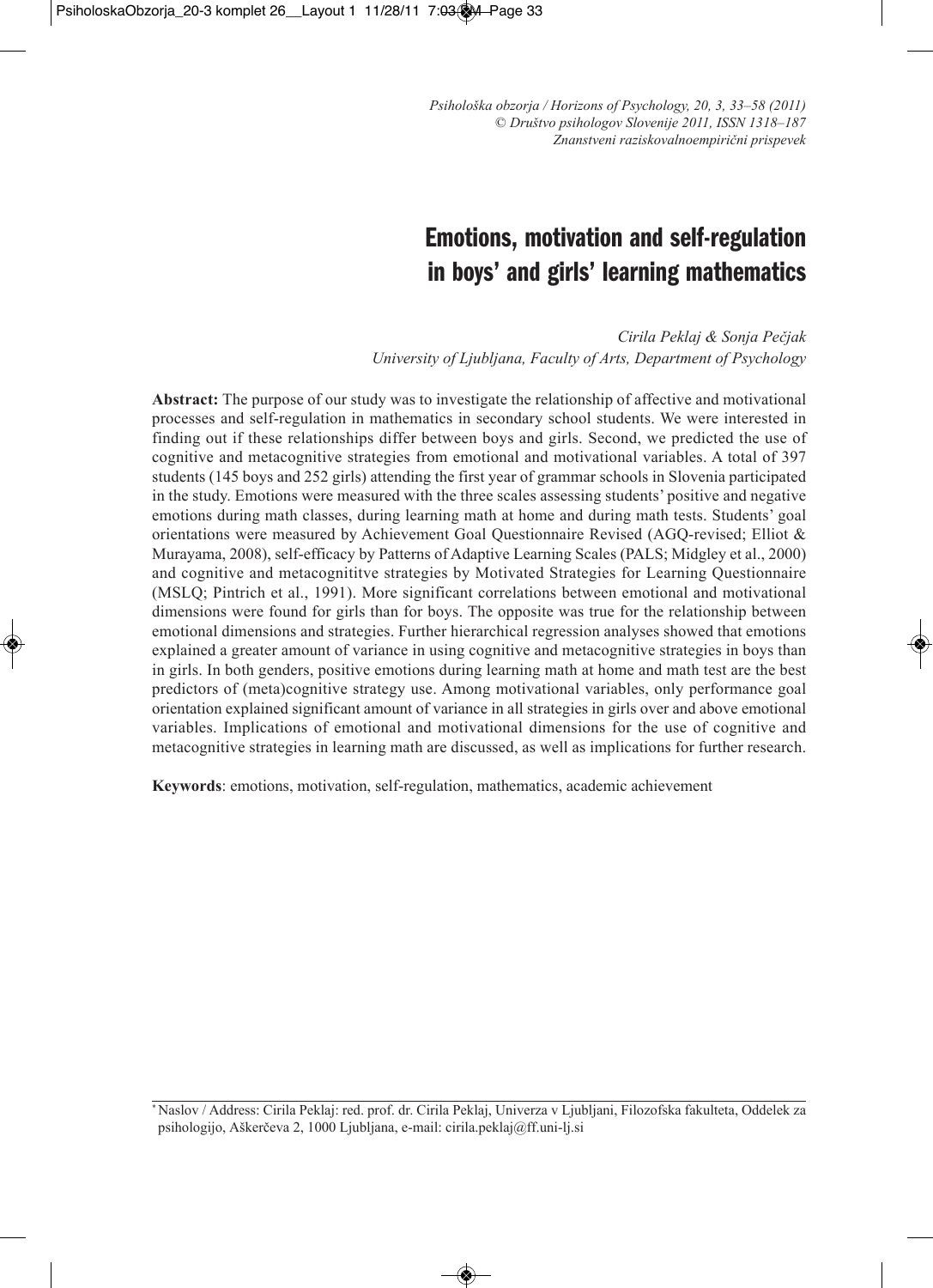# **Čustva, motivacija in samoregulacija fantov in deklet pri učenju matematike**

*Cirila Peklaj in Sonja Pečjak univerza v Ljubljani, Filozofska fakulteta, Oddelek za psihologijo, Ljubljana*

**Povzetek:** Namen študije je bil raziskati odnos afektivnih in motivacijskih procesov s samoregulacijo pri matematiki pri srednješolcih. Zanimalo nas je ali se te povezave razlikujejo glede na spol ter koliko čustvene in motivacijske spremenljivke napovedujejo uporabo kognitivnih in metakognitivnih strategij dijakov. V raziskavi je sodelovalo 397 slovenskih dijakov prvega letnika gimnazije (145 fantov in 252 deklet). Dijaki so s pomočjo treh lestvic ocenili pozitivna in negativna čustva pri matematiki v treh kontekstih: med poukom, med učenjem doma in med preizkusom. Ciljno motivacijske orientacije dijakov smo merili z revidiranim AGQ vprašalnikom (Achievement Goal Questionnaire Revised AGO-Revised; Elliot in Murayama, 2008), lastno učinkovitost dijakov s PALS-om (Patterns of Adaptive Learning Scales PALS; Midgley et al., 2000), kognitivne in metakognitivne strategije pa z MSLQ (Motivated Strategies for Learning Questionnaire MSLQ; Pintrich et al., 1991). Pri dekletih smo med čustvenimi in motivacijskimi dimenzijami našli več pomembnih korelacij kot pri fantih, pri fantih pa več pomembnih povezanosti med čustvi in strategijami. Hierarhična regresijska analiza je pokazala, da čustva pri fantih pojasnijo več variance pri uporabi kognitivnih in metakognitivnih strategij kot pri dekletih. Pri obeh spolih pa so najbolje napovedovala uporabo (meta)kognitivnih strategij pozitivna čustva med učenjem matematike doma in pri preizkusu iz matematike. Med motivacijskimi spremenljivkami pa je pomemben del variance v uporabi vseh strategij pri dekletih pojasnila le ciljna usmerjenost v dosežek. Ob koncu izpostavljamo implikacije emocionalnih in motivacijskih spremenljivk za uporabo kognitivnih in metakognitivnih strategij pri učenju matematike in za nadaljnje raziskovanje.

**Ključne besede**: čustva, motivacija, samoregulacija, matematika, učni uspeh

#### $CC = 3550$

The purpose of the article is to show the connection between academic emotions on the one hand and motivational goals orientations and the choice of learning strategies in SRL on the other hand in the context of mathematics learning. First, self-regulation and its connection will achievement will be discussed, followed with the description of academic emotions in more detail, followed by explanation of motivational variables and the results of empirical studies of connections between academic emotions, motivational goal orientation and learning strategies.

## **Self-regulated learning and its elements**

Self-regulated learning (SRL) is a form of learning that enables the learner to adapt to growing demand of information society and to find his way around in the multitude of new information. Student's activity in planning, monitoring and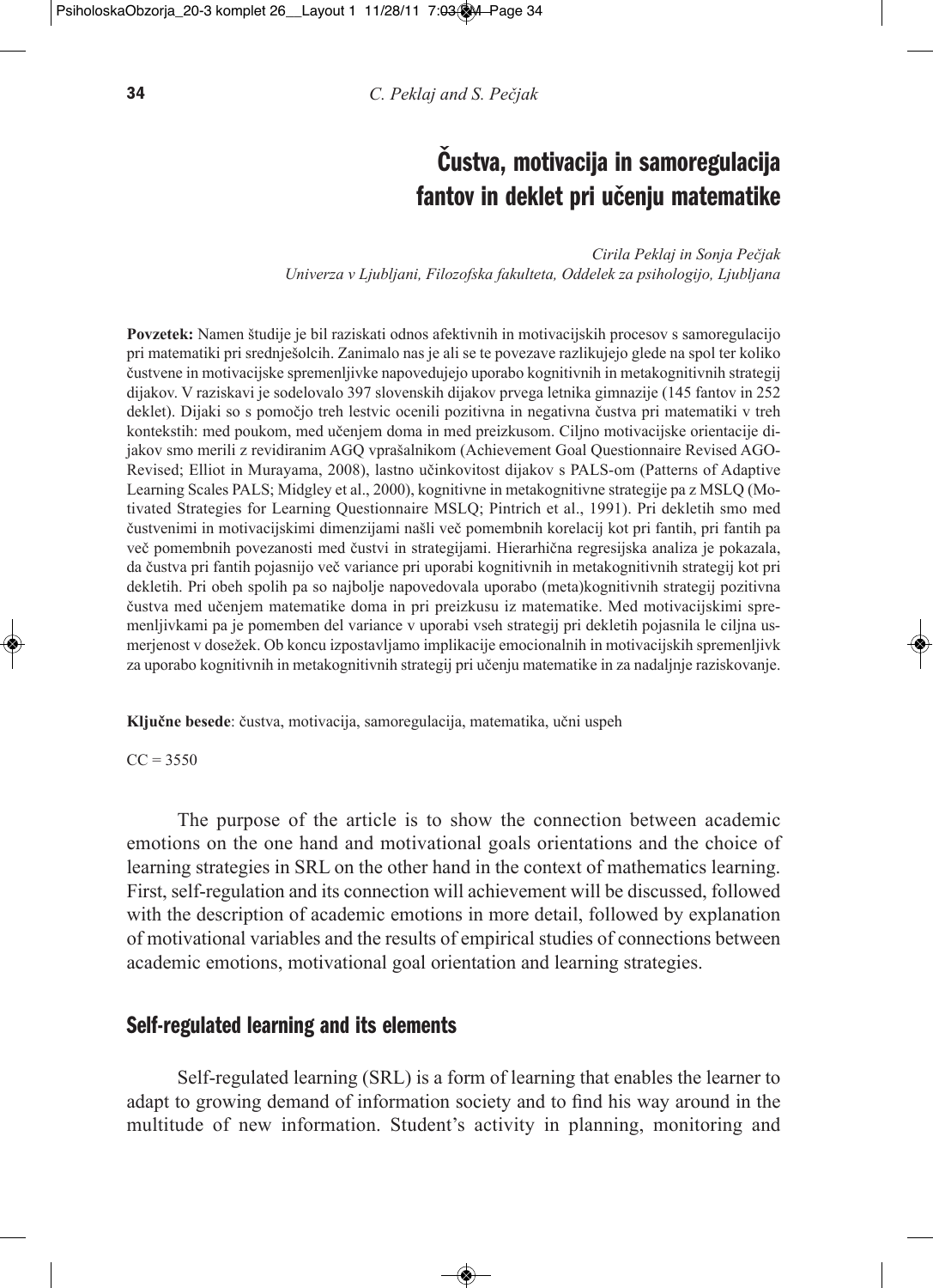evaluating his/hers own learning processes is the centre of SRL. Zimmerman & Schunk (2001) emphasize that SRL is about regulation of cognition (control of cognitive learning strategies), motivation and emotion (control of motivational beliefs and affects) and behaviour.

A number of models explaining the self-regulatory process and the role of different factors in the effectiveness of SRL, especially the role of cognitive and motivational factors, for example the model of Boekarts (1997), cyclical model of Zimmerman (1998) and the model of Garcia and Pintrich (1994). In all these models authors stress cognitive and motivational processes and their relation to learning achievement. The researcher in SRL usually does not include affective (emotional) processes, as they are not explicitly mentioned in any of the models presented earlier. And we can agree with the statement, posited by Pekrun, Goetz, Titz, & Perry (2002) that in the 90s of the past century research interest in emotion, rising otherwise, almost completely avoided the area of educational psychology, especially the domain of SRL. But nevertheless, the results of laboratory experiments (Bless et al., 1996; Meinhardt & Pekrun, 2003; Pekrun, 1992) revealed that emotions have an impact on the way of perception, on processing and long-term retention.

Studying academic emotions is important for many reasons: first, learners' emotional experiences are directly linked to his/hers subjective wellbeing; second, emotions have an impact on the quality of learning process and thus on learning achievement; and third, emotions have an influence on the quality of student – teacher interaction in the classroom, which consequently has an impact on teaching effectiveness (Goetz, Pekrun, Hall, & Haag, 2006).

Empirical evidence concerning the issue shows that positive emotions have positive influence on learning, especially on SRL. In SRL it is presupposed that a student plans, monitors and reflects his or her own learning process. This way of learning anticipates mental flexibility/adaptability and it is assumed that the latter is stimulated by positive emotions. Negative emotions, on the other hand, are supposed to direct the students towards learning based on external control (for example from a teacher), which results in worse self-regulation of one's learning.

# **Academic emotions**

Reinhardt Pekrun, the leading author in the field of academic emotions research, defined academic emotions as emotions which are directly linked to learning situation in general – teaching, learning, tests and students' achievement (Pekrun et al., 2002). Pekrun et al. (2002) most often connected academic emotions with the learning process according to following dimensions: (1) task-related and self-related emotions and social related emotions, (2) according to valence as positive and negative emotions, and (3) according to their direction to process, prospective and retrospective emotions. The classification in summarized in the Table 1.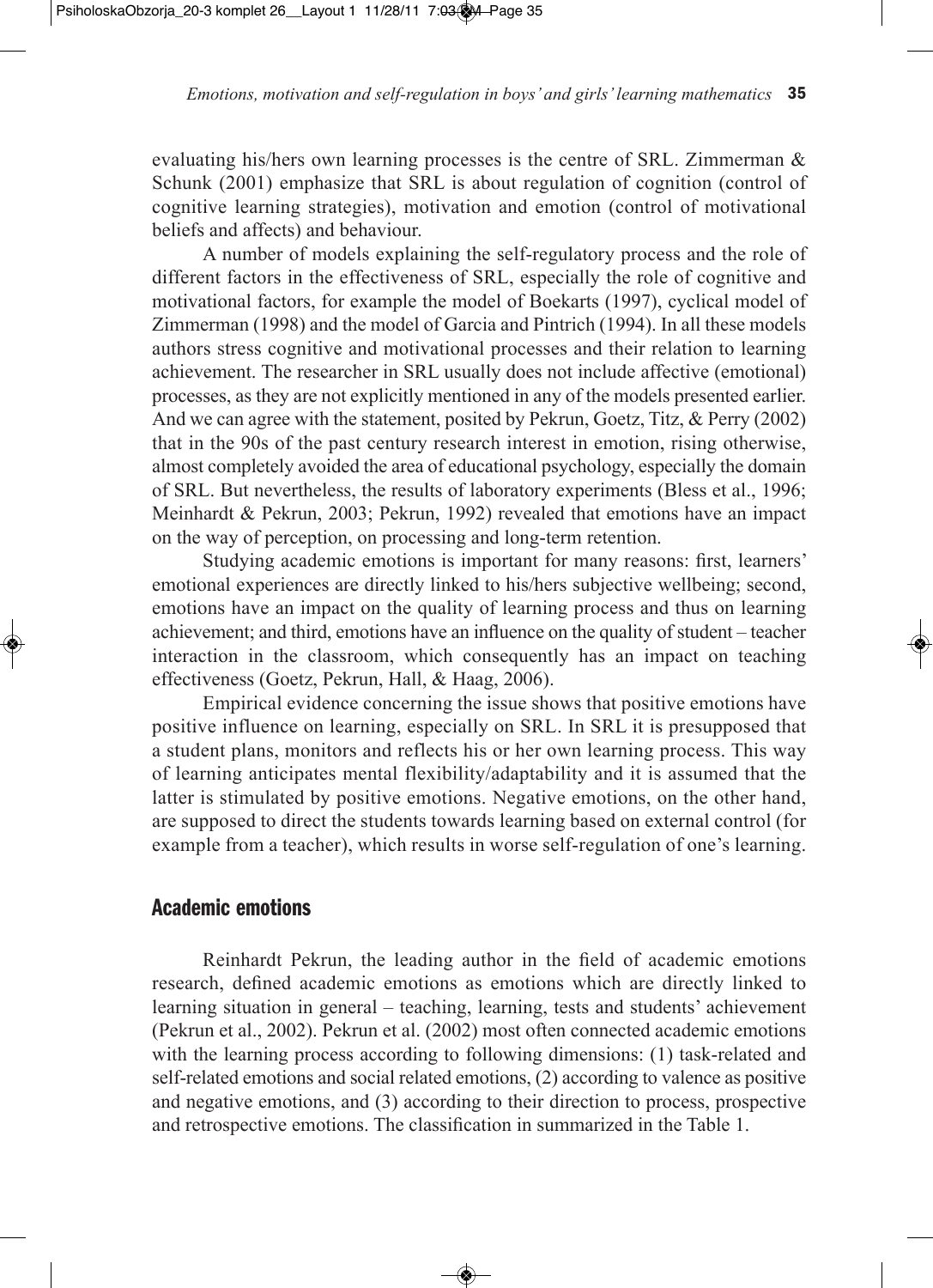|                               | Positive          | Negative           |
|-------------------------------|-------------------|--------------------|
| Task related and self-related |                   |                    |
| Process                       | enjoyment         | boredom            |
|                               | anticipatory joy  | hopelessness       |
|                               | hope              | anxiety            |
| Retrospective                 | joy about success | sadness            |
|                               | satisfaction      | disappointment     |
|                               | pride             | shame and guilt    |
|                               | relief            |                    |
| Social related                | gratitude         | gratitude          |
|                               | empathy           | jealousy and envy  |
|                               | admiration        | contempt           |
|                               | sympathy and love | antipathy and hate |

Table 1. *The domain of academic emotions*

*Note: Adapted from "Academic emotions in students'self-regulated learning and achievement: A program of quan*titative and qualitative research", Pekrun, R., Goetz, T., Titz, W., in Perry, R. P., 2002, Educational Psychologist, *37(2), str. 92. Avtorske pravice Taylor&Francis, 2002.*

Task and self-related emotions are connected with an individual. This means that the feelings and thoughts, caused by an emotion, are directed backward to an individual (for example anxiety). Some emotions and associated thoughts however are directed toward other people (for example anger or jealousy). Prospective emotions are associated with an expected outcome of a learning situation (for example hope), retrospective emotions on the other hand are the emotional reactions to an actual outcome of a learning situation (for example pride in accomplished goal or shame if the goal is not accomplished).

This classification of academic emotions is important for understanding and differentiating the effects of individual types of emotions on motivational and cognitive factors in learning. In this regard Pekrun, Frenzel, Goetz, & Perry (2007) further classified emotions according to the level of activation as (i) activating or deactivating. Activating emotions are those that energize the student to action or push the student to approach or engage in a task (for example enjoyment of learning, hope for success). Deactivating emotions are those that facilitate rest, disengagement or avoidance of action (for example boredom and hopelessness).

## **Motivation – achievement goal orientations and self-efficacy**

As already stated before, academic motivation plays an important role in students'SR behaviour, because it determines the quantity and the quality of time and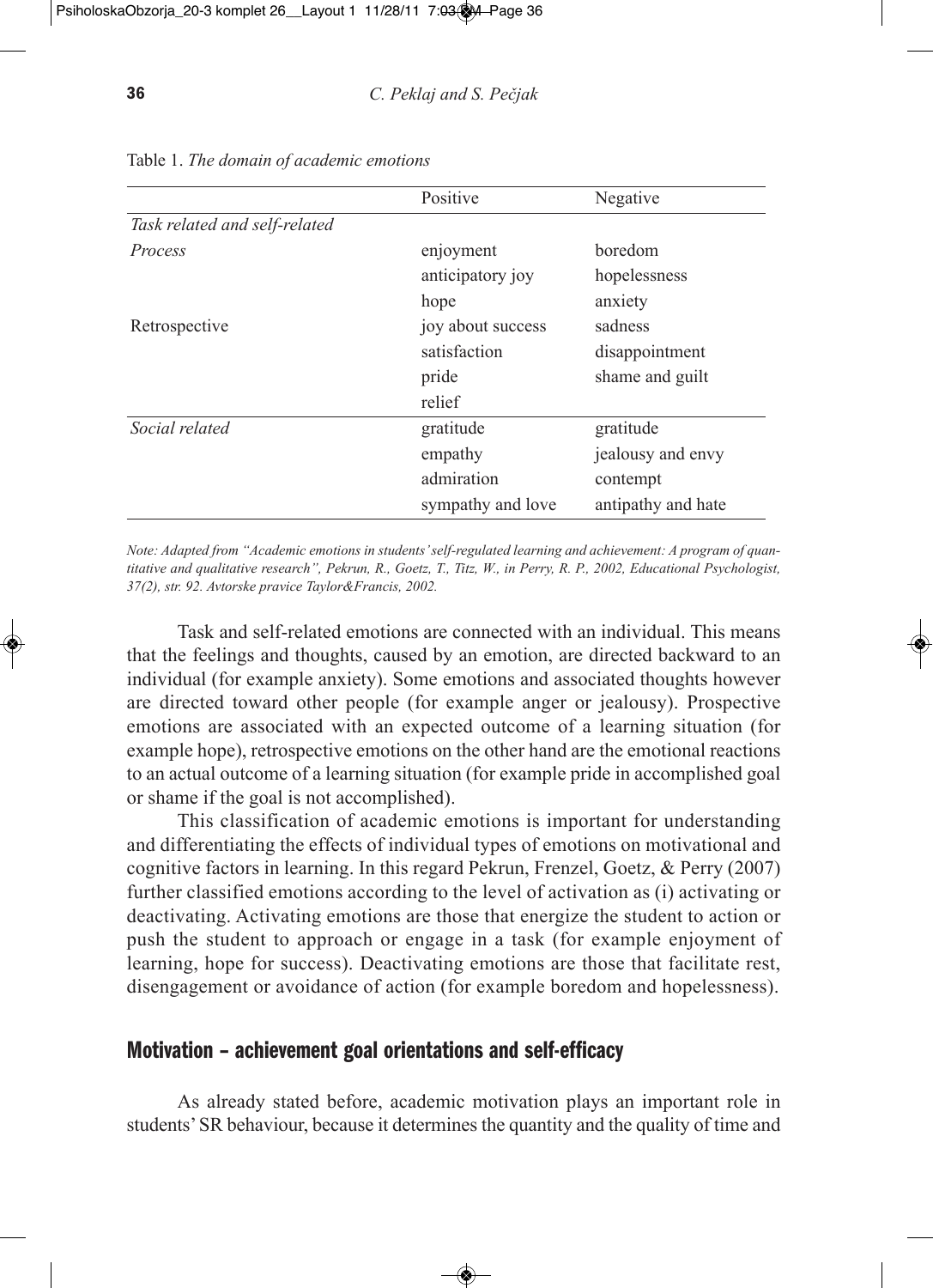effort a student dedicates to learning, the strategies he uses in learning and therefore the learning outcome. Two motivational constructs will be used in our study to measure students'motivation, namely achievement goal orientations and self-efficacy.

Achievement goal theory proved to be a useful starting point for studying and understanding students'motivation for learning in school. Researchers (Ames, 1992; Dweck & Legget, 1988; Elliot, 1999; Harackiewicz & Sansone, 1991; Nicholls, 1984; Urdan & Maeher, 1995) generally focus on the two facets of the goal directed achievement strivings, namely mastery (that is task orientation, learning, mastery) and performance (that is ego orientation, self-enhancement, relative ability).

Mastery goals are goals directed to learning and mastery of learning content. Student who adopt this goal orientation are actively striving to develop and improve their competence, they find challenge in learning mentally demanding tasks and to gain the understanding of the subject matter. On the other hand performance goals are goals directed to present ones' own abilities. Students with this goal orientation in learning situations compare their performance with the performance of the other students, they want to show their knowledge in the best possible way, good grades are more important to them as mastery of content and the attention is directed to the self (Ames and Archer, 1998; Dweck & Legget 1988; Nicholls et al., 1990). In the mid-nineties some researcher had pointed out that performance goals can have approach or avoidance dimension. Students in achievement situations can learn to show their capabilities, to outperform other or they can learn to avoid showing their incompetence to other students or to teacher (Elliot & Harackiewicz, 1996). The subdivision of performance goals to performance approach and to performance avoidance goals was proposed. In both performance goal orientations students focus on their abilities, on the self, but in the first case the search for success prevails, while in the second, avoidance of failure prevails.

A step further in the achievement goal theory was made by Elliot and his coworkers (Elliot & McGregor, 2001; Elliot & Murayama; 2008, Elliot & Thrash, 2001) who proposed 2 x 2 achievement goal framework in which they also divided mastery goals into mastery-approach and mastery-avoidance goals. This model includes mastery-approach, mastery-avoidance, performance-approach and performance-avoidance goals. Mastery-approach goals are directed toward fulfilling once potential and to learn and understand as much as possible (Elliot & McGregor, 2001; Elliot & Murayama, 2008). Mastery-avoidance goals are directed toward trying to avoid learning and understanding less than possible in a certain situation (Elliot & Murayama, 2008). Performance-approach goals include normative component and are directed toward comparison with others. Students' goals are to be better than others in the class. Performance-avoidance goals, on the other hand, are directed toward avoiding doing worse than the others (Elliot & Murayama, 2008; Hulleman et al., 2010). Elliot & McGregor (2001) also developed the questionnaire to measure all four goal orientations, which was latter revisited (Elliot & Murayama, 2008). In our study we used the revised version of Achievement Goal Questionnaire – Revised (AGQ; Elliot & Murayama, 2008).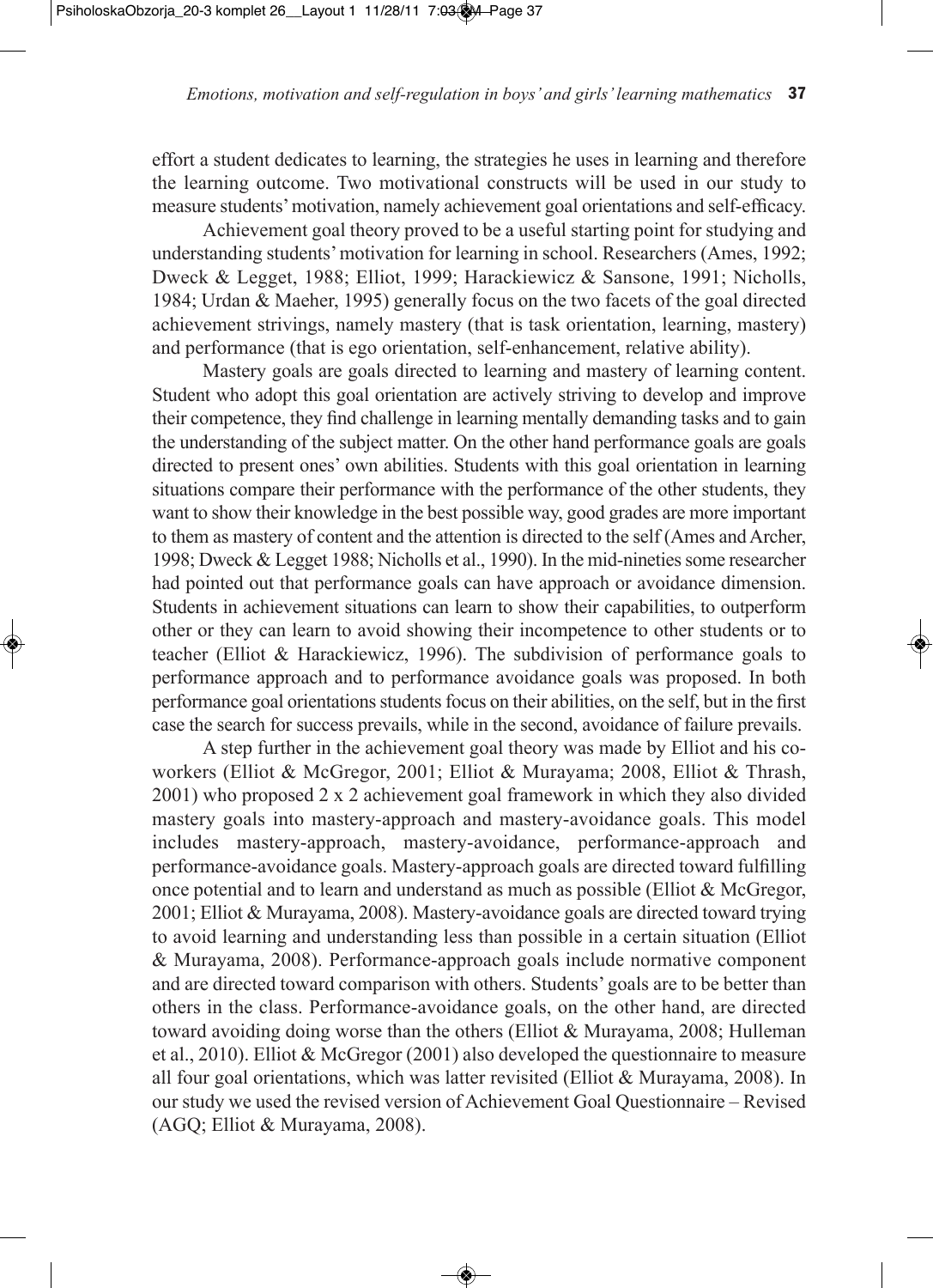Another motivational dimension which can explain students' self-regulation in learning was also included in our research, namely self-efficacy. Self-efficacy belief is a judgment that an individual make about his or her ability to perform a specific task (Bandura, 1986). Self-efficacy was constantly found to be related with students' engagement in academic situations and their academic achievement is selfefficacy (Patrick, Ryan, & Kaplan, 2007; Puklek Levpušček & Zupančič, 2009; Smith, Sinclair, & Chapman, 2002).

# **Academic emotions, motivation and strategy use**

Some authors include emotions as important factor in explaining academic motivation and achievement. Two of the most significant models on the effects of emotions are cognitive-motivational model from Pekrun (1992) and asymmetric twodimensional model from Linnenbrink and Pintrich (2002).

The basic assumption of cognitive-motivational model (Pekrun, 1992) proposes that emotion effects achievement indirectly through different cognitive and metacognitive mediators. The most important mediators are academic motivation, learning strategies, cognitive resources and self-regulation (Pekrun et al., 2002). Single emotions have different effects on these mediators. Research reveals that positive-activating emotions are associated with increases in the efficacy of learning, negative-deactivating emotions with decreases in learning, while different studies have found different effects on learning for negative-activating emotions (c. f. Pekrun et al., 2002). Author argues that negative emotions require more cognitive resources (like attention, problem solving) than positive emotions, leaving fewer resources available for task-directed activities, and therefore leading to less efficient cognitive processing. This is proved also by empirical research of Pekrun and his colleagues (2007). The results show that positive activating emotions (enjoyment, hope and pride) significantly correlate with metacognitive, organizational and elaboration strategies, but negative activating emotions (anger, anxiety and shame) sometimes correlate with rehearsal strategies. Based on these results, authors draw a conclusion that there is a reciprocal connection between positive emotions and better learning self-regulation: positive emotions reinforce self-regulation, this leads to better achievement, which (further on) strengthens positive academic emotions.

The results of other research also confirmed connections of academic emotions with the use of specific learning strategies. For example Zeidner (2007) proved, that anxiety disrupts students' efficient processing directed at successfully completing the task. Forgas (2001) wrote that positive mood has been associated with the use of holistic and adaptive approach to learning (strategies) and negative emotions have been associated with analytical and detail-focused form (strategies) of cognitive engagement.

The other model of Linnenbrink and Pintrich (2002) explains the relationship between affective and motivational factors and presumes asymmetric and two-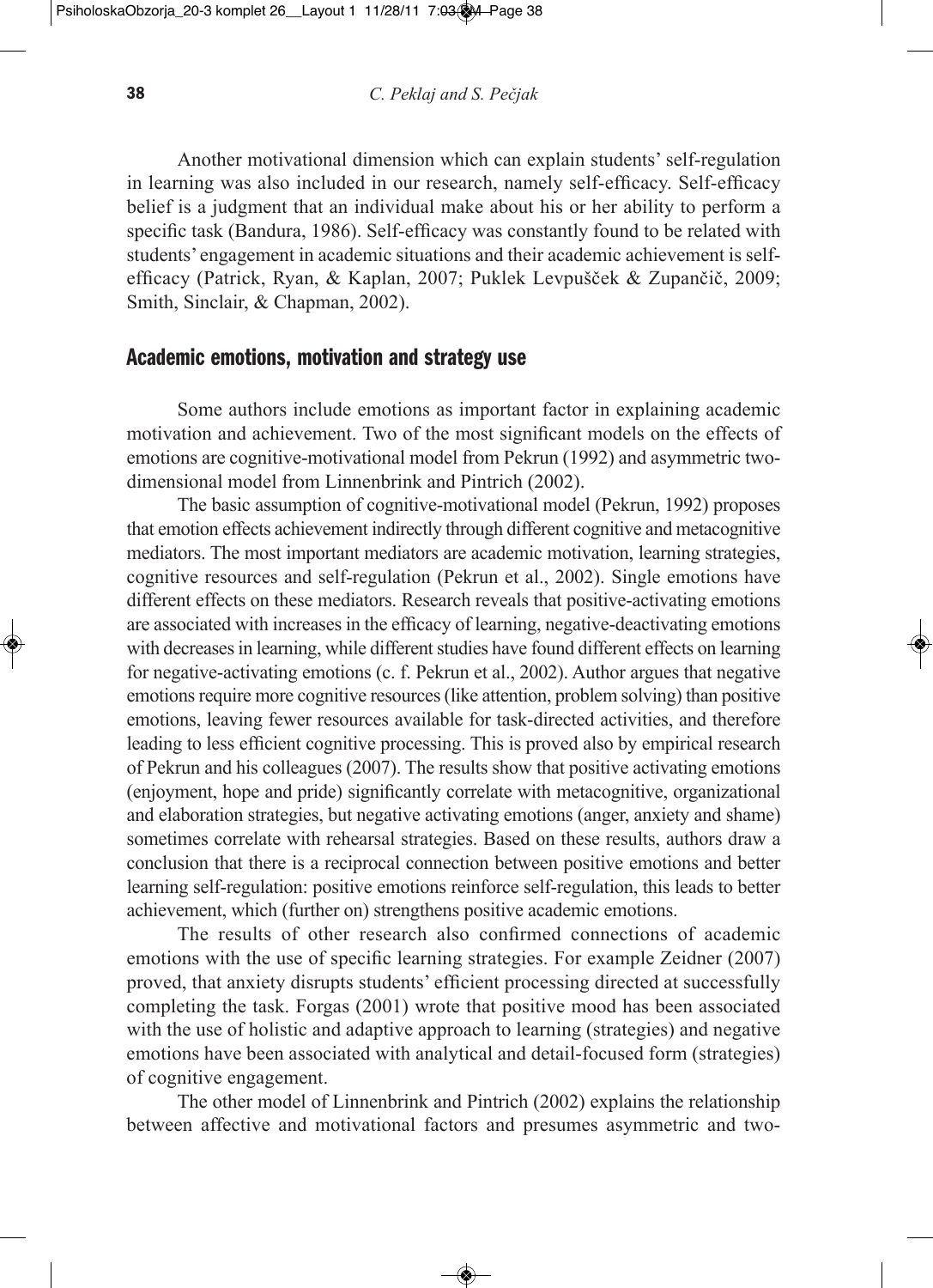dimensional relationship between affective processes (mood, emotions) and achievement goals. The influence of mood as a long lasting affective state on achievement goals is higher than the influence of short lasting emotions. Positive emotions are related with student's mastery goals, but negative mood is probably not connected with achievement goals. Goals have further effects on experiencing specific learning emotions. Orientation toward mastery goals raises positive academic emotion and lower negative academic emotions. Orientation toward performance goals is usually not connected with positive emotions, but with higher degree of negative academic emotions. Authors also presume that through academic emotions goals are indirectly also connected with achievement. The goals-emotion-achievement linkage was confirmed also by other authors (e.g., Elliot & Pekrun, 2007).

Positive relations of mastery-approach goal orientation and positive affect toward subject (Puklek & Peklaj, in print) and interest (Hulleman et al., 2010) was found. Some relations between performance-approach goals and positive emotions such as pride and enjoyment, and negative relations with boredom were also found (Daniels, Stupnisky, Pekrun, Haynes, Perry et al., 2009). The relations between performance-approach goals and anxiety are not so consistent. They range from no (Wolters et al., 1998) to relatively low (Daniels et al., 2009; Middleton & Midgley, 1997; Skaalvik, 1997). Elliot and Muruyama (2008) found positive correlation with fear of failure. Wolters (2004) and Bong (2005) also found positive correlations between performance-approach goals and self-efficacy, but Linnenbrick (2005) found no correlation with self-efficacy.

Mastery-avoidance goal orientation was found to be related to worry, anxiety, higher levels of emotionality (Elliot & McGregor, 2001), fear of failure (Elliot & Murayama, 2008). Students with performance-avoidance goal orientation show less enjoyment and more anxiety (Rowsthorne & Elliot, 1999; Skaalvik, 1997; Wolters et. al., 1996), fear of failure (Elliot & McGregor, 2001), anticipatory test anxiety and worry (Elliot & Murayama, 2008). It was also found that students with this goal orientation had lower self-efficacy (Midleton & Midgley, 1997) and academic selfconcept (Murayama & Elliot, 2009).

The same pattern can be seen between achievement goals and learning strategies. Amore positive pattern of relations between approach goals(mastery and performance) and learning strategies was found than between avoidance goals and learning strategies. Higher mastery-approach goals were also found to be related to deep processing in learning (Elliot & McGregor, 2001) and performance outcomes(Hulleman et al., 2010). Research of performance-approach goals and learning strategies is also inconsistent. Wolters et al. (1996) showed that performance-approach goals can be connected with task engagement, deeper cognitive strategies and regulatory use, Linnenbrink (2005) found positive connections with quality of self-regulation, Kaplan and Midgley (1997) did not find any connection with strategy use, but Elliot and McGregor (2001) found positive connections with surface processing. On the other hand results of avoidance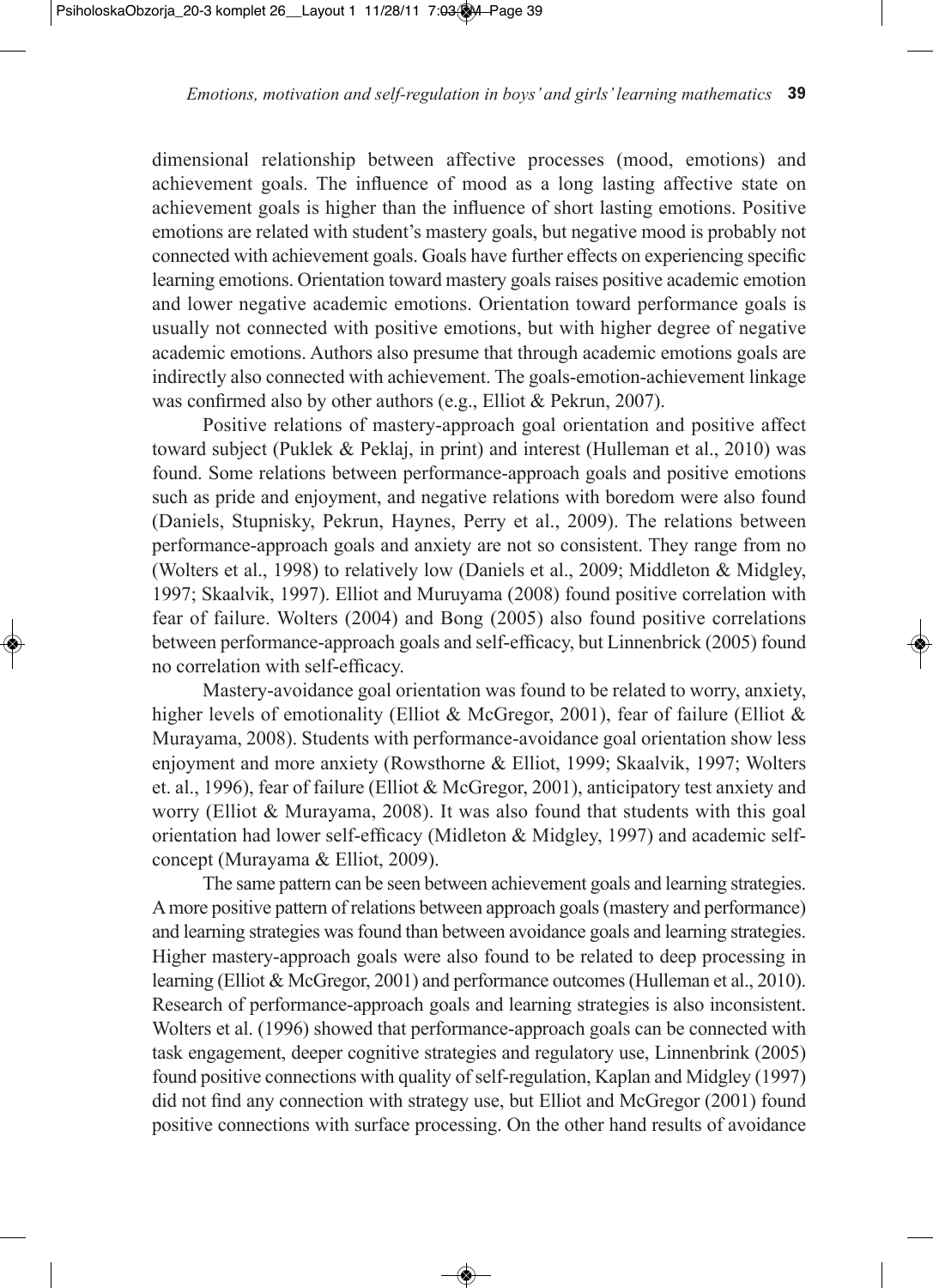goals are quite clear. Mastery-avoidance goals are connected with disorganization in learning (Elliot & McGregor, 2001), and lower performance outcomes (Hulleman et al., 2010, Puklek Levpušček & Peklaj, 2011). A negative pattern can be also seen in using cognitive and metacognitive strategies. Performance-avoidance is also related to reduced use of deep learning strategies (Elliot & Murayama, 2008) and less monitoring and evaluation of learning (Wolters, 2004), less engagement in learning (Church, Elliot, & Gable; 2001), less help seeking (Bong, 2008) and more surface processing (Elliot & Murayama, 2008).

## **Aims of the study and hypotheses**

The purpose of our study was to investigate the relationships of affective and motivational processes and self-regulation in mathematics in secondary school students. First, we were interested in establishing if these relationships differ between boys and girls. Research of gender differences in emotional, motivational processes and strategy use showed some differences between boys and girls. More positive affect toward school was found in girls (Kaplan & Maehr, 1999), but also test anxiety was one of the emotions that have been usually found to be higher in girls than in boys (Smith & Sinclair, 2005; Wolters & Pintrich, 1998). Gender differences were also fund in goal orientations and self-efficacy. Girls were found to have higher mastery-approach goal orientation (Elliot & McGregor, 2001) and higher performance-avoidance goals in math (Midgley & Urdan, 2001), but higher performance-approach goals (Wolters, 2004) and also math self-efficacy was found in boys (Fast et al., 2010; Williams and Williams, 2010; Wolters, 2004). Gender differences in the use of cognitive and metacognitive strategies in math were also found with girls showing higher levels of self-regulated strategies (Patrick, Ryan, & Kaplan, 2007).

Second, we tried to find out if the pattern of relationships between emotional, motivational variables and self-regulatory strategies wasthe same in boys and girls.Third, we tried to find out how emotional and motivational variables can predict the use of cognitive and metacognitive strategies in boy and girls. Research links motivationemotion-self regulation can be particularly relevant to first-year gymnasium students who find themselves in a new achievement setting that differs considerably from elementary school. This learning environment is much more competitive, pressure for achieving is higher and at the same time, higher levels of autonomy and independence in learning are expected. Under these conditions students'strategies may be particularly susceptible to the influence of affective variables (emotional and motivational).

According to the research aims three hypotheses were developed:

Hypothesis 1: Students will differ in emotional, motivational and (meta)cognitive strategies according to their gender.

Hypothesis 2: The pattern of relationships between emotional, motivational variables and self-regulatory strategies will be different in boys and girls.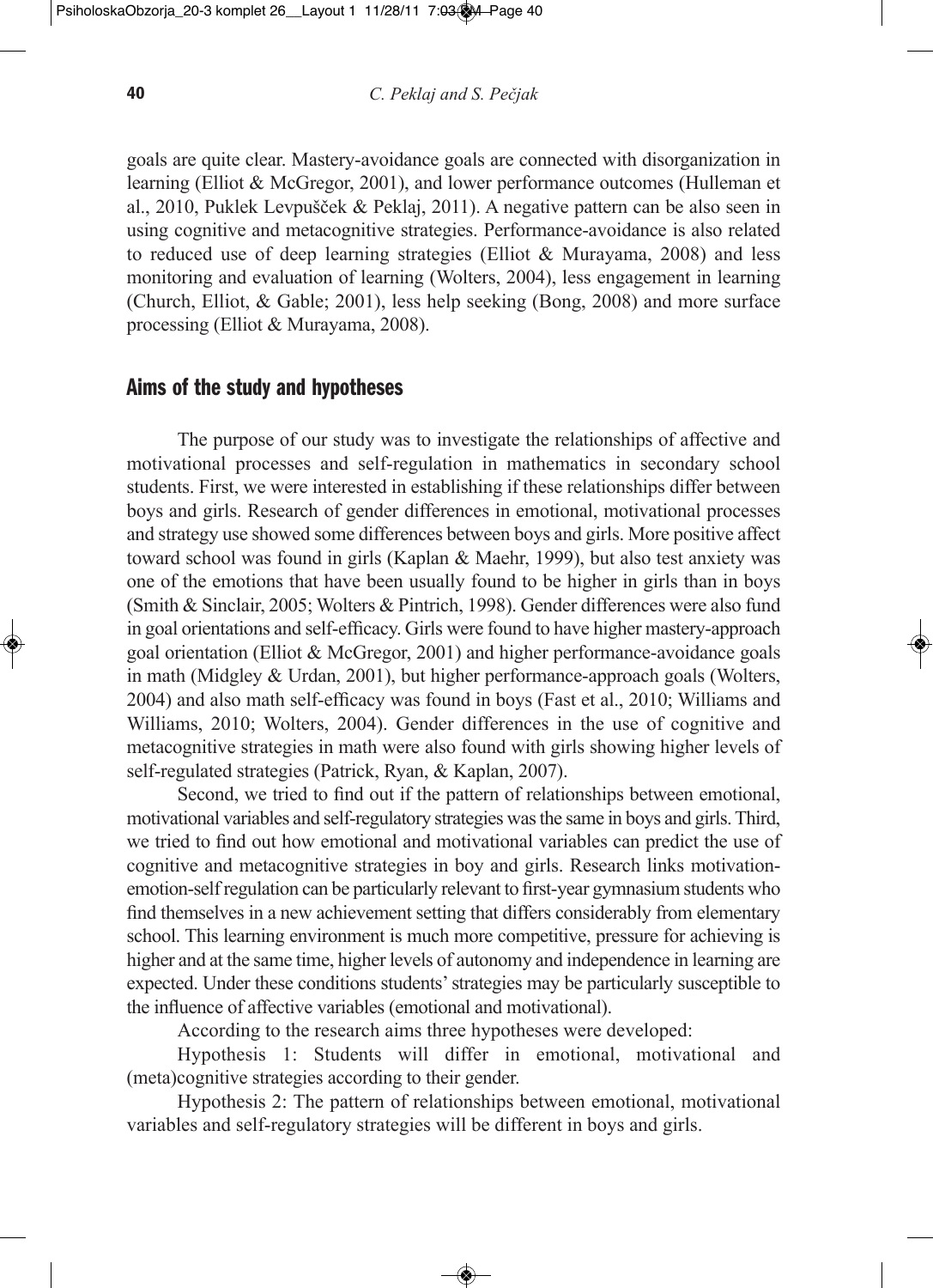Hypothesis 3: Emotional and motivational variables will be important predictors of the use of cognitive and metacognitive strategies in boys as well as in girls.

## **Method**

#### **Participants**

There were 397 upper-secondary students (145 boys and 252 girls) in their first grade of "*gymnasium*" program participating in the study. Students were recruited from schools in different regions in Slovenia (6 schools, 13 classrooms). The average age of students was 15.67 years.

## **Measures**

*emotions in learning*. Students' emotions were measured with Emotions in Learning Scale (ELS). The instrument developed for the purposes of the study. It consists of eight emotions, four positive (joy, hope, pride, relief) and four negative emotions (anger, anxiety, shame, hopelessness). Students answered the question of how often they felt a certain emotion during three different learning situations in math: during classes, during learning at home and during taking tests on a five-pointscale (1–*never*, 2–*rarely*, 3–*sometimes*, 4–*often*, 5–*always*). Cronbach α coefficientsfor positive emotionsin math classes were .68, for home learning were .67 and for tests taking were .67. Cronbach  $\alpha$ coefficients for negative emotions were .69, .70 and .68, respectively.

*Motivation in learning.* Achievement Goal Questionnaire Revised (AGQrevised; Elliot & Murayama, 2008) was used to measure students goal orientations. Questionnaire is based on 2x2 framework of achievement goal orientations measuring four achievement goals: mastery approach goals, mastery avoidance goals, performance approach goals and performance avoidance. Questionnaire consists of four scales (each consist of 3 items) measuring students' goal orientations. Students were asked to answer how much they agreed that each item is valid for them in their math learning on a five-point scale (1–*strongly disagree* to 5–*strongly agree*). The example of item measuring students'mastery approach goal orientation is: "My aim is to completely master the material presented in math class." Cronbach α coefficients for the four scales that were obtained in the sample of North American students were .84 for mastery-approach goals, .88 for mastery-avoidance goals, .92 for performanceapproach goals and .94 for performance avoidance goals. In our sample Cronbach  $α$ coefficients were .63, .70, .81 and .85, respectively.

*Self-efficacy* was measured with the scale from Patterns of Adaptive Learning Scales (PALS; Midgley et al., 2000). Academic Self-Efficacy Scale consists of five items measuring students' perceptions of their competence to do their math work.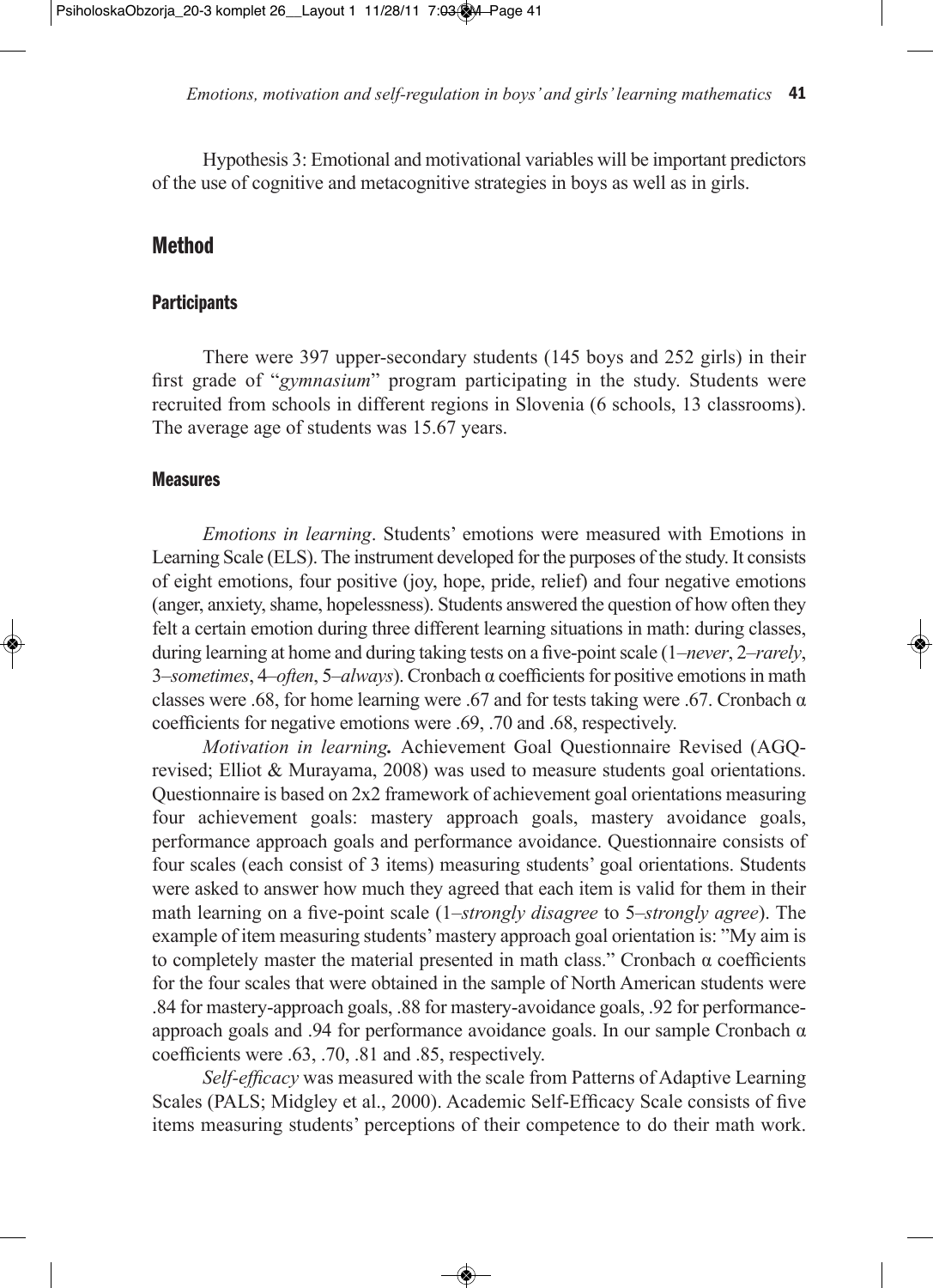The students responded to items on a five-point scale (1– *not at all true*, 2 – *usually not true*, 3 – *somewhat true*, 4 – *quite true* and 5 – *very true*). The example of item: "I can do even the hardest work in math if I try". In the research conducted by Midgley et al. (2000) Cronbach  $\alpha$  coefficient was .78, in our study was .84.

*Cognitive and metacognitive strategies*. Four subscales (repetition, elaboration, organization and metacognitive strategies) of Motivated strategies for learning questionnaire (MSLQ; Pintrich, Smith, Garcia, & McKeachie, 1991) were used to measure cognitive and metacognitive strategies in math. Subscale repetition strategies consists of four items, subscale elaboration strategies of six items, organizational strategies of four items and metacognitive strategies of twelve items. Students answer on seven point scale (1– *not true for me at all* to 7 – *completely true for me*). An example of item from metacognitive strategies scale: "I ask myself questions to make sure I understand the material I have been studying in this class." Authors report following Cronbach α reliability coefficients: .69 for repetition strategies, .76 for elaboration strategies, .64 for organizational strategies and .79 for metacognitive strategies. In our study Cronbach  $\alpha$  reliability coefficients were: .60, .70, .63 and .73, respectively.

#### **Procedure**

We obtained the parents' consent that their children may participate in the research. The present study uses a part of data gathered in a broader study about factors that can influence students' achievement in high school which was conducted by the authors. Testing in schools was carried out in the period from March to June 2010 during regular school hours. It took one school hour to compete the questionnaires relating to math. Scales were applied in regular school hours at the times most suitable for the school. The students first answered the questions related to the basic demographic data (gender, date of birth) followed by the scales that measured different variables related to math.

#### **Results**

First One-way ANOVA was performed to find out possible gender differences in measured variables. The results are presented in Table 1. Cohen *d* values were also calculated.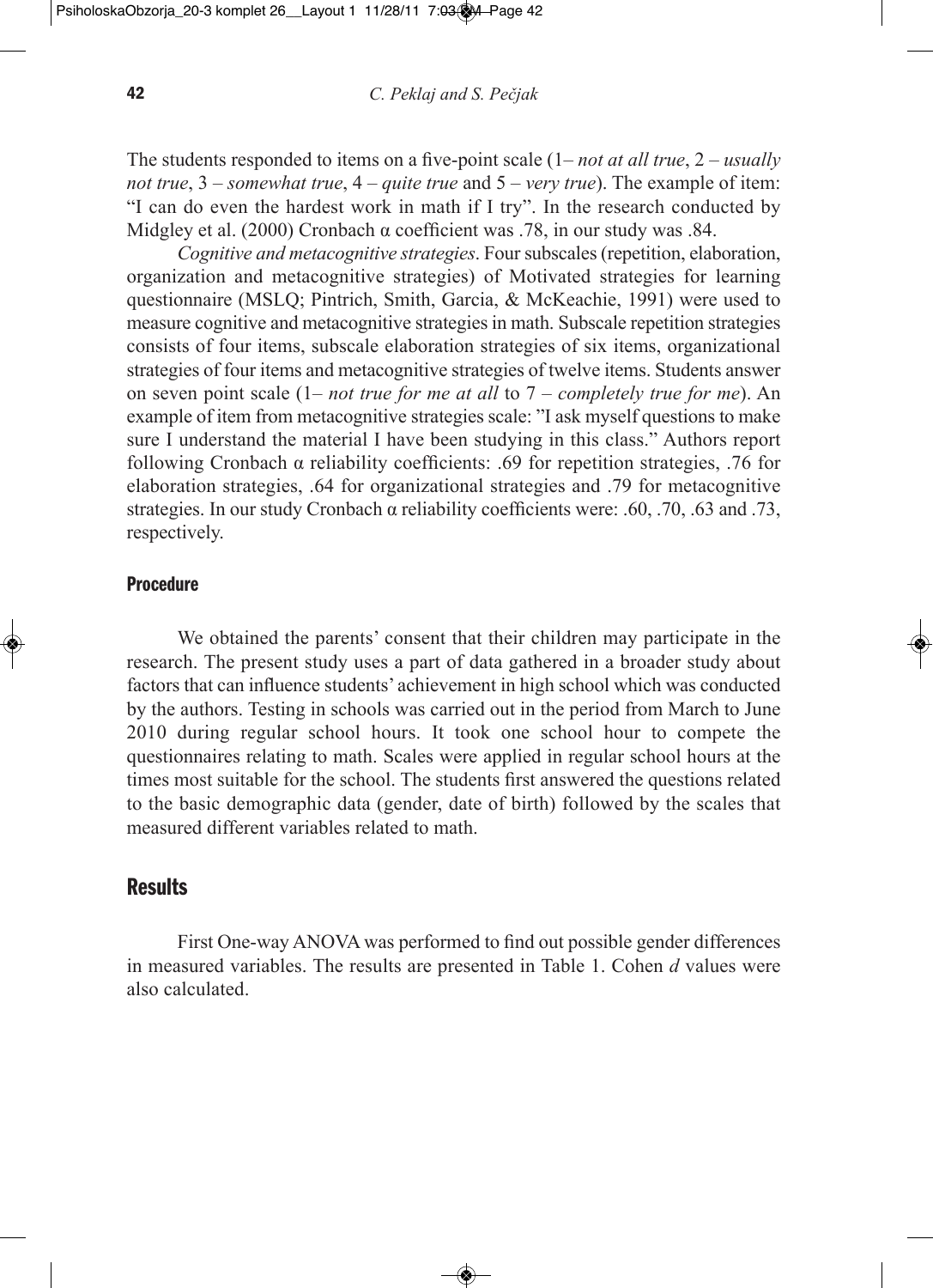| <b>Variables</b>  |     | Male             |           |     | Female          |      |                |                  |           |
|-------------------|-----|------------------|-----------|-----|-----------------|------|----------------|------------------|-----------|
|                   | N   | $\boldsymbol{M}$ | <b>SD</b> | N   | $\cal M$        | SD   | F              | $\boldsymbol{p}$ | Cohen $d$ |
| <b>Emotions</b>   |     |                  |           |     |                 |      |                |                  |           |
| Positive - class  |     | 140 12.90        | 3.34      |     | 249 12.51       | 2.83 | 0.99(1,387)    | .320             |           |
| Negative - class  | 142 | 7.73             | 2.61      | 245 | 9.00            | 3.13 | 16.68 (1,385)  | .000             | .42       |
| Positive - home   |     | 140 11.36        | 3.08      |     | 247 12.29       | 3.15 | 7.88(1,385)    | .005             | .30       |
| Negative - home   | 140 | 7.66             | 2.59      | 244 | 9.11            | 3.30 | 19.92 (1, 382) | .000             | .46       |
| Positive - test   |     | 141 12.08        | 3.56      |     | 247 12.19       | 3.27 | 0.09(1,386)    | .770             |           |
| Negative - test   | 143 | 8.59             | 3.02      |     | 244 10.29       | 3.34 | 24.91 (1,385)  | .000             | .51       |
| <b>Motivation</b> |     |                  |           |     |                 |      |                |                  |           |
| Mastery           |     | 145 11.95        | 2.14      |     | 249 12.48       | 2.06 | 5.83 (1,392)   | .016             | .25       |
| approach          |     |                  |           |     |                 |      |                |                  |           |
| Mastery           |     | 138 11.06        | 2.95      |     | 242 11.50       | 2.73 | 2.14(1,378)    | .140             |           |
| avoidance         |     |                  |           |     |                 |      |                |                  |           |
| Performance       | 143 | 9.47             | 2.89      | 248 | 9.84            | 2.95 | 1.45(1,389)    | .230             |           |
| approach          |     |                  |           |     |                 |      |                |                  |           |
| Performance       | 145 | 9.89             | 3.41      |     | 245 10.24       | 3.15 | 1.09(1,388)    | .300             |           |
| avoidance         |     |                  |           |     |                 |      |                |                  |           |
| Self-efficacy     |     | 144 20.39        | 3.53      |     | 251 19.85       | 4.08 | 1.76(1, 393)   | .190             |           |
| <b>Strategies</b> |     |                  |           |     |                 |      |                |                  |           |
| Repetition        |     | 140 16.92        | 4.61      |     | 244 18.80       | 4.89 | 13.68 (1,382)  | .000             | .37       |
| Elaboration       |     | 140 24.40        | 7.17      |     | 240 26.92       | 6.99 | 11.24(1,378)   | .001             | .35       |
| Organisation      |     | 142 13.89        | 4.81      |     | 247 16.75       | 5.14 | 29.24 (1,387)  | .000             | .55       |
| Metacognitive     |     | 138 48.69        | 10.57     |     | 232 53.50 10.36 |      | 7.66           | .000             | .45       |

Table 2. *Results of ANOVA according to gender in affective, motivational and cognitive variables included in research*

Four differences were found between boys and girls in academic emotions: in negative emotions in class, in positive and negative emotions in home learning and in negative emotions during test taking in math. Girls reported significantly higher negative academic emotions in all three learning environments and higher positive emotions during home learning. In motivational variables only one significant difference was found in mastery approach goals. Girls reported higher mastery goal orientation in math than boys. Similarly, significant differences were found in all four self-regulated strategies. Girls reported higher use of repetition, elaboration, organization and metacognitive strategies. Effect sizes of differences are small except in organizational strategies and negative emotions during test taking where they are moderate. Because of these differences all further analyses were performed separately for boys and girls.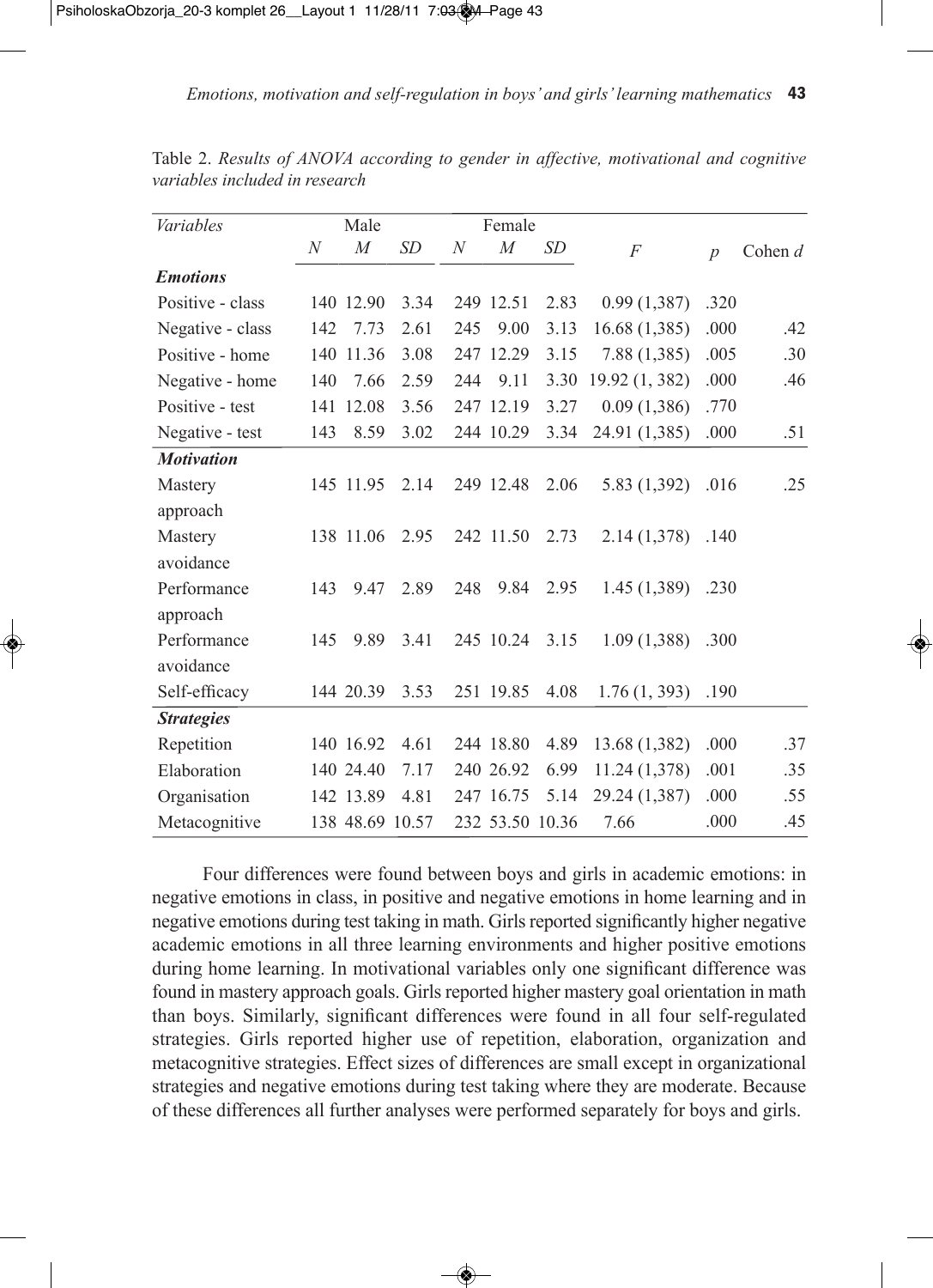Pearsons' correlation coefficients were calculated separately for boys and girls. They are presented in Table 3. Results showed similar patterns of significant intercorrelations among the variables measuring academic emotions, among student motivational variables and among cognitive and metacognitive strategies. Only two differences between boys and girls were found. Correlations between negative academic emotions in different settings were higher in girls than in boys. In girls, a significant positive correlation was also found between mastery-avoidance and performance-avoidance goal orientation that was not found in boys.

Positive emotions in math class, in learning at home and during math tests taking were low-positively related with all motivational variables in girls, except mastery-avoidance goal orientation. Negative emotions in class and during test taking were also low-positively related with performance-avoidance goal orientation in girls. Negative emotions in all three situations were also low and negatively related with math self-efficacy. In boys, the pattern of correlations was similar for positive emotions during math classes and home learning and all motivational variables as in girls. All correlations were low and positive. Positive emotions during math test taking were low and positively related only with math mastery goal orientation and self-efficacy. But negative emotions in all three situations were only low negatively related with self-efficacy. In sum, less significant correlations were found between academic emotions and motivational variables in boys.

Positive emotions were also low-positively related with all (meta)cognitive strategies in girls and in boys, with the exception of correlation between positive emotions during test taking and elaboration in boys. In girls, two low-positive correlations were also found between negative emotions during math classes and organizational strategies and negative emotions during test taking and metacognition. In girls, low and positive correlations were also found between all motivational variables and (meta)cognitive strategies, except between mastery avoidance goal orientation and organizational strategies. In boys, low-positive correlations were also found between all motivational variables and (meta)strategies, but between performance-avoidance goal orientation, repetition and organizational strategies and between self-efficacy and organizational strategies. In sum, comparison between boys and girls also showed less statistically significant correlations between emotional, motivational variables and strategies in boys than in girls.

A series of hierarchical regression analyses were computed to predict the use of cognitive (repetition, elaboration and organization strategies) and metacognitive strategies for boys and girls. In all analyses, academic emotions were entered as the first step in regression analysis and motivational variables were entered as the second step.

As shown in Table 4 both sets of variables predicted significant amount of variance in using repetition strategies in boys. Emotional variables were found to predict repetition better than motivational variables. Among academic emotions positive emotions were a significant predictor. Positive emotions during math class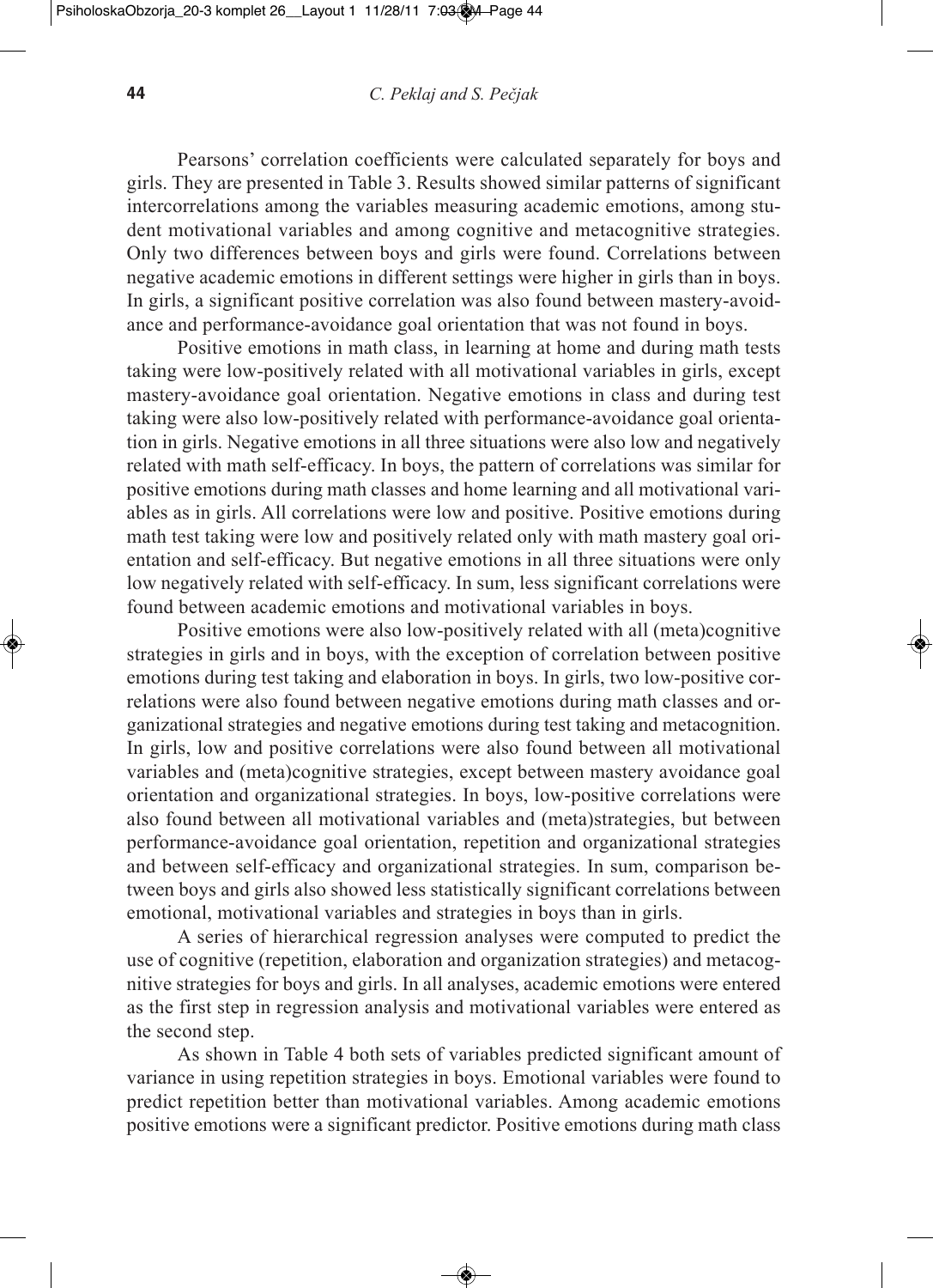| J                               |
|---------------------------------|
|                                 |
| l                               |
|                                 |
|                                 |
| l                               |
|                                 |
|                                 |
|                                 |
|                                 |
| I                               |
|                                 |
| j                               |
|                                 |
|                                 |
| )<br>I                          |
|                                 |
|                                 |
|                                 |
|                                 |
|                                 |
|                                 |
| ;<br>י                          |
| ì<br>š                          |
| )                               |
|                                 |
|                                 |
|                                 |
| ć<br>š                          |
| I<br>Í                          |
| i                               |
| Š                               |
| rreh<br>ļ                       |
| )<br>I<br>Ï                     |
| ؟<br>ت                          |
| š<br>ì                          |
| Ì<br>ļ<br>١<br>l                |
| ì<br>í<br>j<br>1<br>t           |
| ï<br>ì<br>$\bar{\sigma}$<br>֚֬֕ |
|                                 |

| Table 3. Pearsons' correlation coefficients among affective, motivational and cognitive variables included in research for boys and girls |                |                 |                 |                 |                 |                     |                          |                 |                 |                   |                 |                  |                 |                  |                |
|-------------------------------------------------------------------------------------------------------------------------------------------|----------------|-----------------|-----------------|-----------------|-----------------|---------------------|--------------------------|-----------------|-----------------|-------------------|-----------------|------------------|-----------------|------------------|----------------|
| Variab les                                                                                                                                |                | $\sim$          | 3.              | 4.              | 5.              | 6.                  | $\overline{\phantom{0}}$ | ∞ं              | 9.              | $\overline{10}$ . | $\equiv$        | $\overline{2}$ . | 13.             | $\overline{4}$ . |                |
| <b>Emotions</b>                                                                                                                           |                |                 |                 |                 |                 |                     |                          |                 |                 |                   |                 |                  |                 |                  |                |
| 1. Positive - class                                                                                                                       |                | $\mathfrak{S}$  | $51***$         | $\mathfrak{S}$  | 50***           | $\overline{6}$      | 34 *** . 13*             |                 | $.30***$        | $.27***$          | $.29***$        | $.27***$         | $.20**$         | $18*$            | $.21***$       |
| 2. Negative - class                                                                                                                       | 16             |                 | $\overline{10}$ | $.75*** - .06$  |                 | $***0$              | $\overline{0}$           | $\equiv$        | $\overline{12}$ | $.17**$           | $-19**$         | $-0.2$           | $\odot$         | $\tilde{z}$      | $\overline{0}$ |
| 3. Positive - home                                                                                                                        | $.56***$       | $\overline{13}$ |                 | $\overline{0}$  | $47***$         | 0 <sub>5</sub>      | $.34***16*$              |                 | $.28***$        | $21***$           | $.37***$        | $.35***$         | $.36***$        | $.32***$         | $.33***$       |
| 4. Negative - home                                                                                                                        | $19*$          | $.58***.11$     |                 |                 | $-0.06$         | .75***              | $-0.1$                   | 06              | $\Omega$        | .06               | $-17**$         | $-0.6$           | $-0.5$          | $\overline{0}$   | 06             |
| 5. Positive - test                                                                                                                        | $41***$        | $-0.4$          | $.36***$        | $\overline{0}$  |                 | $-10$               | $.18**$                  | $\overline{0}$  | $.18**$         | $16*$             | $.31***$        | $16*$            | $\overline{10}$ | $\overline{10}$  | $.18**$        |
| 6. Negative - test                                                                                                                        | 08             | $.61***16$      |                 | $46*** - 02$    |                 |                     | $\mathcal{O}$            | $\overline{08}$ | $\overline{10}$ | $13*$             | $-22***$        | $\mathcal{O}$    | $-0.1$          | $\overline{10}$  | $\equiv$       |
| Motivation                                                                                                                                |                |                 |                 |                 |                 |                     |                          |                 |                 |                   |                 |                  |                 |                  |                |
| 7. Mastery approach                                                                                                                       | $.28***$       | Ę               | $.25**$         | $-0.8$          | $.26**$         | $-13$               |                          | $44***$         | $.52***$        | $.21***$          | $.36***$        | $.24***$         | $.34***$        | $.23***$         | $.25***$       |
| 8. Mastery avoidance                                                                                                                      | $17*$          | $-0.5$          | $.27**$         | 02              | $\mathcal{S}$   | $-0.3$              | $.36***$                 |                 | $.34***$        | $.33***$          | $.23***$        | $.18**$          | $14*$           | $\overline{10}$  | $\ddot{4}$     |
| 9. Performance approach                                                                                                                   | $.25**$        | $-10$           | $.31***$        | $-02$           | $-0.2$          | $-0.9$              | $.25***$                 | $21*$           |                 | $.67***$          | $.29***$        | $.30***$         | $.35***$        | $.29***$         | $.31***$       |
| 10. Performance avoidance                                                                                                                 | $\frac{13}{2}$ | $\mathcal{O}$   | $18*$           | 05              | $\widetilde{B}$ | $\ddot{\mathrm{S}}$ |                          | 36*** 31***     | $***0$          |                   | $.19**$         | $.18**$          | $.27***$        | $12*$            | $.21**$        |
| 11. Self-efficacy                                                                                                                         | $.33***$       | $-23**$         | $.33***$        | $-17*$          |                 | $.34***-23***$      |                          | $.37***.22***$  | 43***           | $.22**$           |                 | $15*$            | $.23***$        | $.18**$          | $13*$          |
| <b>Strategies</b>                                                                                                                         |                |                 |                 |                 |                 |                     |                          |                 |                 |                   |                 |                  |                 |                  |                |
| 12. Repetition                                                                                                                            | $17*$          | Ξ               | $.39***$        | $\overline{10}$ | $.31***$        | $\overline{10}$     |                          | $29***.23***$   | $.29***$        | $\overline{10}$   | $\frac{1}{2}$   | $\blacksquare$   | $.66***$        | $.66***$         | $****6.$       |
| 13. Elaboration                                                                                                                           | $.19*$         | 60              | $.31***$        | $-02$           | $.39***$        | $\overline{0}$      | $.27***.16$              |                 | $.29***$        | $16*$             | $.26**$         | $***69*$         |                 | $.66***$         | .67            |
| 14. Organisation                                                                                                                          | $.24**$        | $19*$           | $.36***$        | $\overline{12}$ | $.24**$         | $-14$               | $20*$                    | $.23**$         | $.23**$         | 15                | $\overline{13}$ | $67***$          | .66***          |                  | ***85.         |
| 15. Meta-cognitive                                                                                                                        | $19*$          | .16             | $.32***$        | $\overline{0}$  | $.37***$        | $.18*$              | $21*$                    | $.25**$         | $17*$           | $.18*$            | $***899$ .      | $18*$            | $.66***$        | $***69.$         | $39***$        |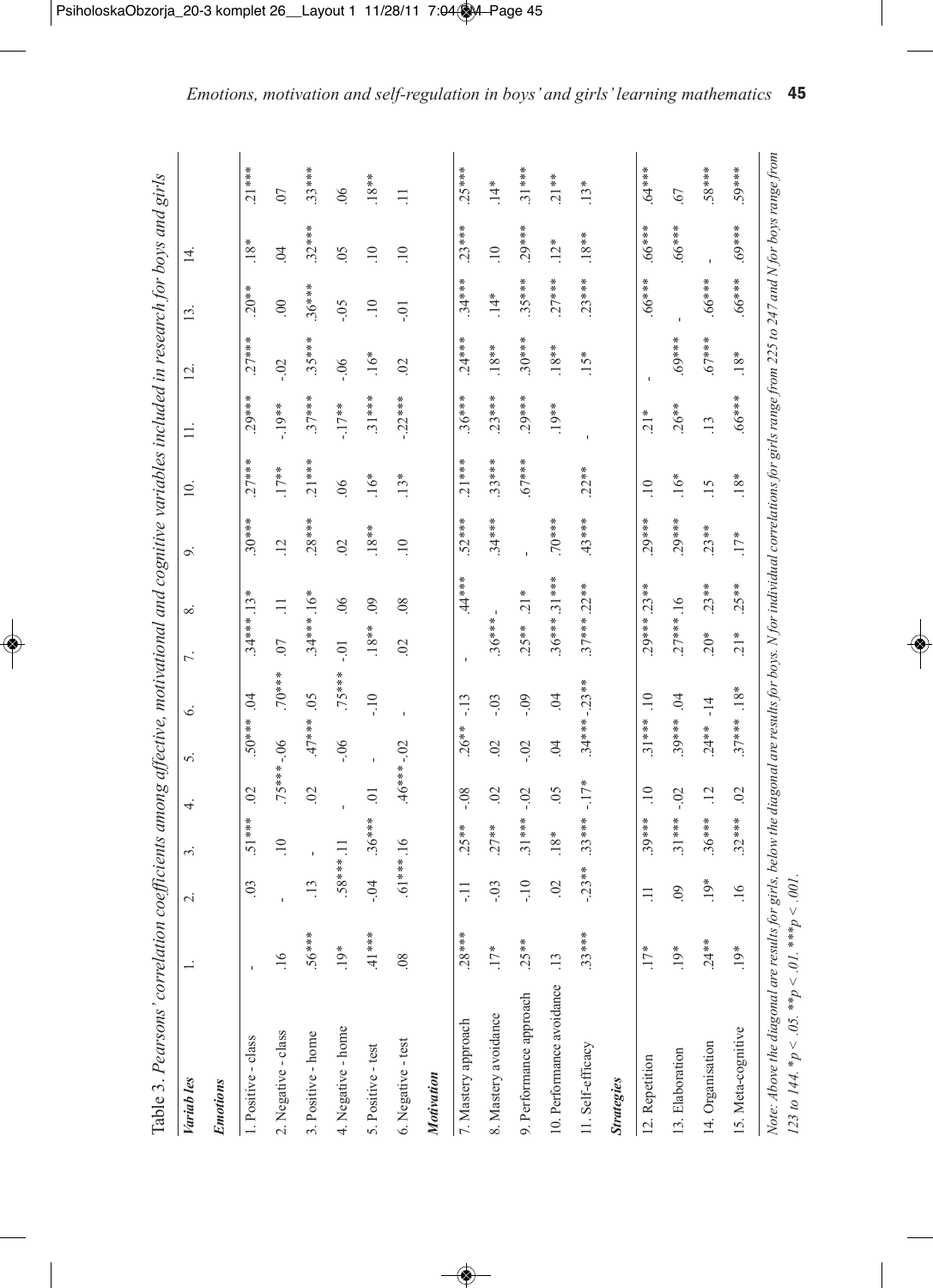were a negative predictor of repetition, but positive emotions during learning at home and during test taking were positive predictors of repetition in boys. Among motivational variables, performance approach was a positive predictor of repetition and performance-avoidance approach was a negative predictor. In total 32% of variance in use of repetition strategies was explained by academic emotions and motivation for boys.

In comparison with boys, only academic emotions significantly predicted their use of repetition in girls. Two positive academic emotions, namely positive emotions in class and in home learning positively predicted self-reported use of repetition in math. Although motivational variables together did not additionally predicted significant amount of variance, performance approach was the individual significant predictor in girls, too. In girls, only 17% of variance in repetition can be explained by academic emotions and motivation.

|                       |              |                   |              | Source for use of repetition strategies |              |         |                      |         |
|-----------------------|--------------|-------------------|--------------|-----------------------------------------|--------------|---------|----------------------|---------|
|                       |              | Repetition – boys |              |                                         |              |         | $Repetition - girls$ |         |
| Predictors            | $\Delta R^2$ | β                 | $\Delta R^2$ | β                                       | $\Delta R^2$ | ß       | $\Delta R^2$         | β       |
| Step 1: Emotions      |              |                   |              |                                         |              |         |                      |         |
| Positive - class      |              | $-.19$            |              | $-.25*$                                 |              | $.18*$  |                      | .15     |
| Negative - class      | $23***$      | .07               |              | .12                                     |              | $-.03$  |                      | $-.08$  |
| Positive - home       |              | $.43***$          |              | $33**$                                  | $.13***$     | $.24**$ |                      | $.23**$ |
| Negative - home       |              | .01               |              | .03                                     |              | $-.13$  |                      | $-.08$  |
| Positive - test       |              | $.24**$           |              | $.15**$                                 |              | $-.05$  |                      | $-.05$  |
| Negative - test       |              | $-.01$            |              | .04                                     |              | .09     |                      | .05     |
| Step 2: Motivation    |              |                   |              |                                         |              |         |                      |         |
| Mastery approach      |              |                   |              | .15                                     |              |         |                      | $-.08$  |
| Mastery avoidance     |              |                   | $.09*$       | .11                                     |              |         | .04                  | .00.    |
| Performance approach  |              |                   |              | $.32**$                                 |              |         |                      | $.20*$  |
| Performance avoidance |              |                   |              | $-.25*$                                 |              |         |                      | $-.02$  |
| Self-efficacy         |              |                   |              | .05                                     |              |         |                      | .15     |
| Total $R^2$           | .23          |                   | .32          |                                         | .13          |         | .17                  |         |
| N                     |              |                   | 123          |                                         |              |         | 216                  |         |

Table 4. *Results of hierarchical regression analysis for variables predicting repetition strategies for boys and girls*

*\*p < .05. \*\*p < .01. \*\*\*p < .001.*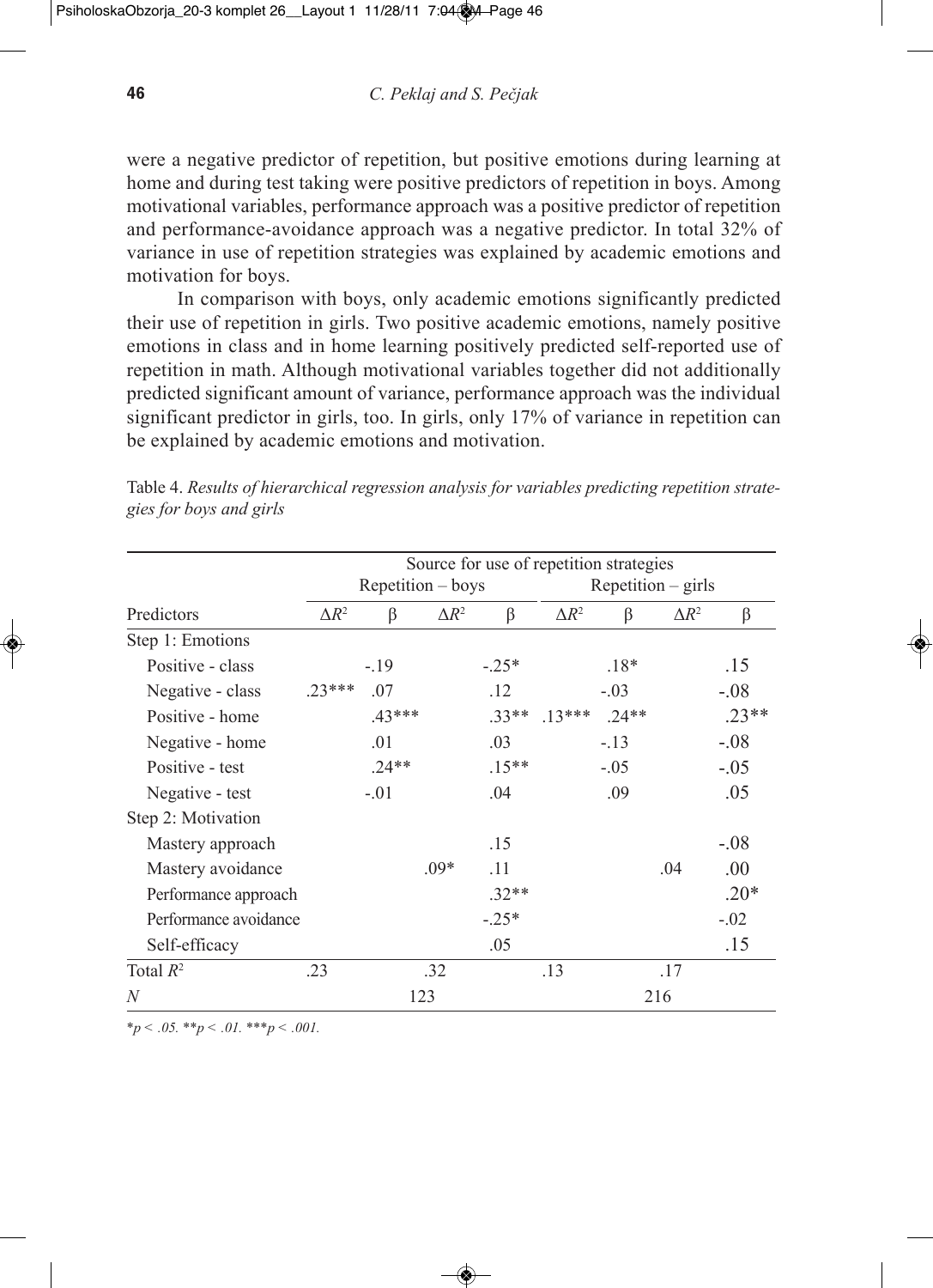|                       | Source for use of elaboration strategies |                    |              |         |              |         |                        |          |  |  |
|-----------------------|------------------------------------------|--------------------|--------------|---------|--------------|---------|------------------------|----------|--|--|
|                       |                                          | Elaboration – boys |              |         |              |         | $E$ laboration – girls |          |  |  |
| Predictors            | $\Delta R^2$                             | β                  | $\Delta R^2$ | $\beta$ | $\Delta R^2$ | β       | $\Delta R^2$           | β        |  |  |
| Step 1: Emotions      |                                          |                    |              |         |              |         |                        |          |  |  |
| Positive - class      |                                          | $-.12$             |              | $-20$   |              | .01     |                        | .02      |  |  |
| Negative - class      | $.21***$                                 | .21                |              | $.26*$  |              | .04     |                        | $-.05$   |  |  |
| Positive - home       |                                          | $.24*$             |              | .16     | $.12***$     | $.31**$ |                        | $.24**$  |  |  |
| Negative - home       |                                          | $-.09$             |              | $-0.08$ |              | $-.10$  |                        | $-.01$   |  |  |
| Positive - test       |                                          | $.36***$           |              | $.29**$ |              | $-.09$  |                        | $-.09$   |  |  |
| Negative - test       |                                          | $-.08$             |              | $-.03$  |              | $-.11$  |                        | .06      |  |  |
| Step 2: Motivation    |                                          |                    |              |         |              |         |                        |          |  |  |
| Mastery approach      |                                          |                    |              | .17     |              |         |                        | $.27***$ |  |  |
| Mastery avoidance     |                                          |                    | .07          | $-01$   |              |         | $.12*** - .13$         |          |  |  |
| Performance approach  |                                          |                    |              | .19     |              |         |                        | $.17**$  |  |  |
| Performance avoidance |                                          |                    |              | $-.09$  |              |         |                        | .13      |  |  |
| Self-efficacy         |                                          |                    |              | .12     |              |         |                        | $-.06$   |  |  |
| Total $R^2$           | .21                                      |                    | .28          |         | .12          |         | .24                    |          |  |  |
| N                     |                                          |                    | 126          |         |              |         | 216                    |          |  |  |

Table 5. *Results of hierarchical regression analysis for variables predicting elaboration strategies for boys and girls*

*\*p < .05. \*\*p < .01. \*\*\*p < .001.*

Results presented in Table 5 are related to the use of elaboration strategies. In boys, only academic emotions significantly predicted the use of elaboration strategies in math. Motivational variables did not prove to be an additional significant predictor. Positive emotions during home learning and test taking, but also negative emotions during class were positive predictors of elaboration strategies use in boys. Both sets of variables explained 28% of variance. Contrary to boys, both sets of variables proved to be significant predictors of elaboration strategies in girls. Among emotional variables, positive emotions during math home learning were a positive predictor of elaboration strategies and among motivational variables girls'mastery approach and performance approach were also positive predictors of their elaboration strategies. Both sets of variables explained 24% of variance.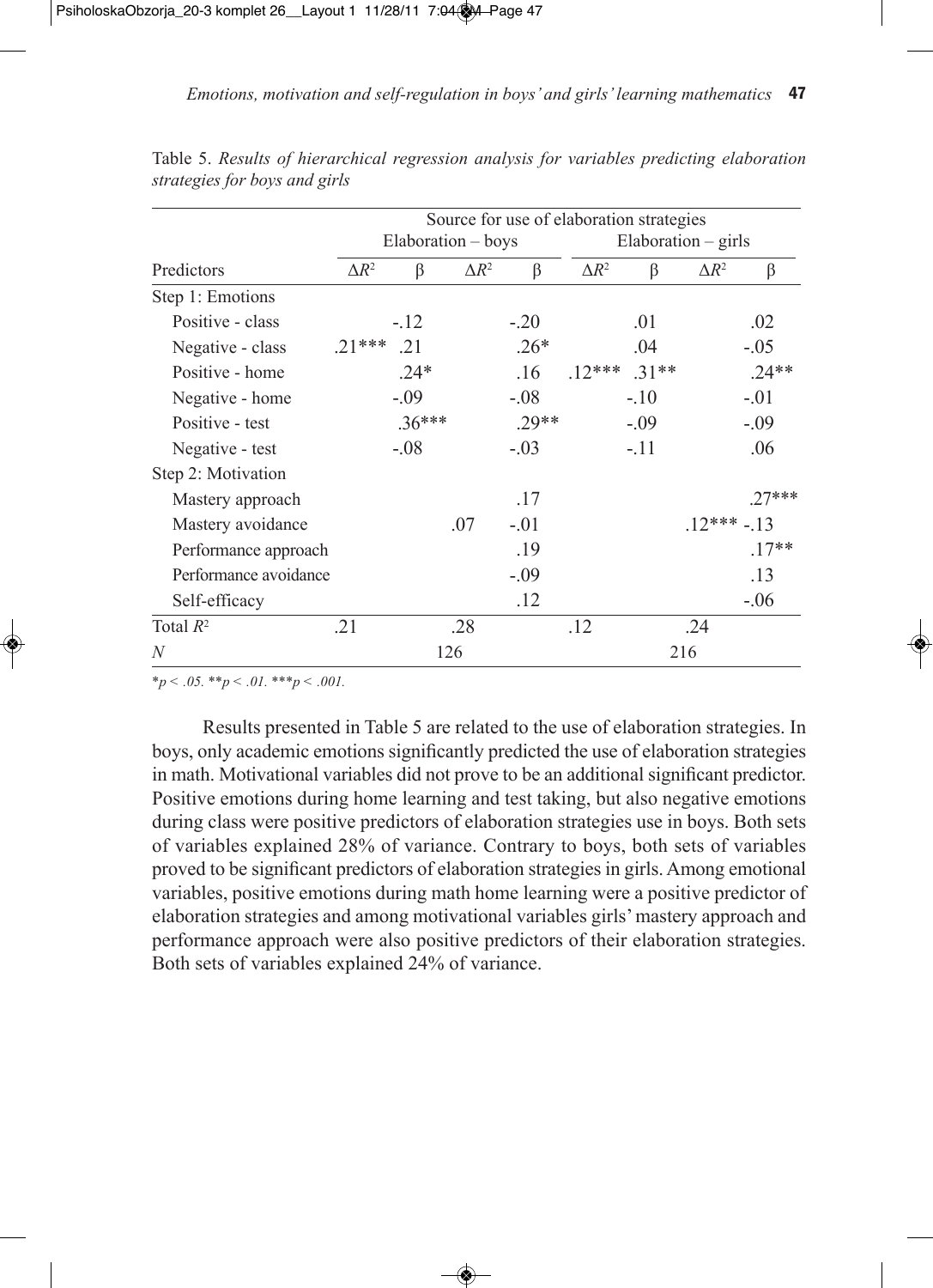|                       |              |         |                    | Source for use of organisation strategies |              |                     |              |         |
|-----------------------|--------------|---------|--------------------|-------------------------------------------|--------------|---------------------|--------------|---------|
|                       |              |         | Elaboration - boys |                                           |              | Elaboration - girls |              |         |
| Predictors            | $\Delta R^2$ | β       | $\Delta R^2$       | β                                         | $\Delta R^2$ | $\beta$             | $\Delta R^2$ | β       |
| Step 1: Emotions      |              |         |                    |                                           |              |                     |              |         |
| Positive - class      |              | .01     |                    | $-.03$                                    |              | .01                 |              | $-.03$  |
| Negative - class      | $.17***.15$  |         |                    | .18                                       |              | $-.07$              |              | $-.10$  |
| Positive - home       |              | $.30**$ |                    | $.23**$                                   | $.10***$     | $.27***$            |              | $.23**$ |
| Negative - home       |              | .03     |                    | .03                                       |              | .01                 |              | .04     |
| Positive - test       |              | .13     |                    | .07                                       |              | .07                 |              | .07     |
| Negative - test       |              | $-.03$  |                    | .01                                       |              | .13                 |              | .10     |
| Step 2: Motivation    |              |         |                    |                                           |              |                     |              |         |
| Mastery approach      |              |         |                    | .09                                       |              |                     |              | .11     |
| Mastery avoidance     |              |         | .04                | .12                                       |              |                     | $.05*$       | $-.05$  |
| Performance approach  |              |         |                    | .15                                       |              |                     |              | $.26**$ |
| Performance avoidance |              |         |                    | $-.08$                                    |              |                     |              | $-.09$  |
| Self-efficacy         |              |         |                    | .03                                       |              |                     |              | $-.05$  |
| Total $R^2$           | .17          |         | .21                |                                           | .10          |                     | .15          |         |
| N                     |              |         | 126                |                                           |              |                     | 216          |         |

Table 6. *Results of hierarchical regression analysis for variables predicting organisation strategies for boys and girls*

*\*p < .05, \*\*p < .01, \*\*\*p < .001.*

Results relating to organization strategies (Table 6) showed that in boys, only academic emotions significantly predicted their use. Positive emotions during home learning were the only significant predictor. In girls, both sets of variables were significant predictors. Positive emotions during home learning and performanceapproach goal orientation were positive predictors for organization strategy use. In boys, 21% of variance in organization strategies was explained by emotional and motivational variables, in comparison with girls, where 15% of variance was explained.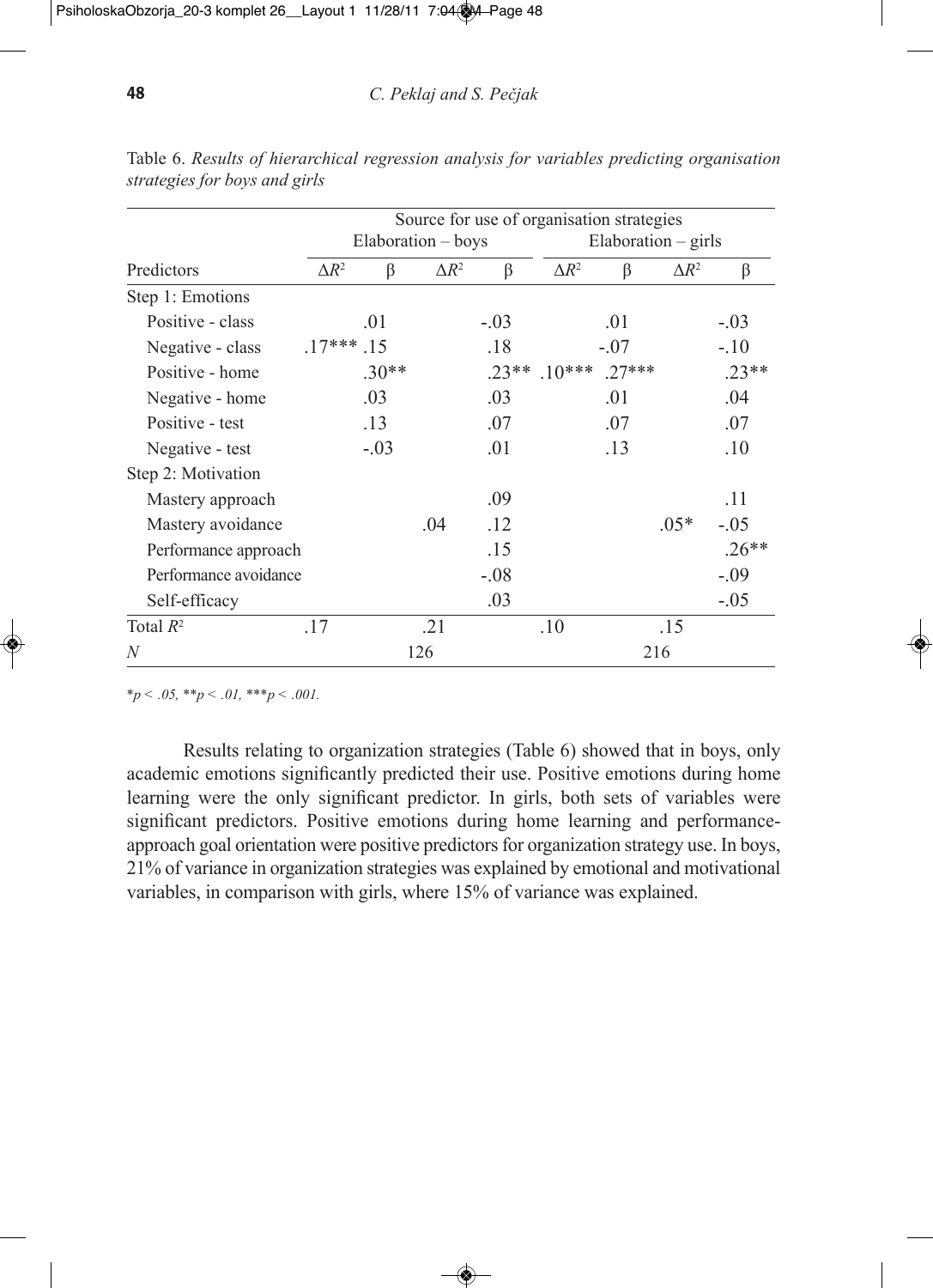|                       |              |                    |              | Source for use of metacognitive strategies |                |        |                          |         |
|-----------------------|--------------|--------------------|--------------|--------------------------------------------|----------------|--------|--------------------------|---------|
|                       |              | Elaboration – boys |              |                                            |                |        | $E$ laboration $-$ girls |         |
| Predictors            | $\Delta R^2$ | β                  | $\Delta R^2$ | β                                          | $\Delta R^2$   | β      | $\Delta R^2$             | β       |
| Step 1: Emotions      |              |                    |              |                                            |                |        |                          |         |
| Positive - class      |              | $-.11$             |              | $-.15$                                     |                | .11    |                          | .07     |
| Negative - class      | $.15***$     | .19                |              | $.22*$                                     |                | $-.03$ |                          | $-.10$  |
| Positive - home       |              | $.24*$             |              | .18                                        | $.11***$ .26** |        |                          | $.22**$ |
| Negative - home       |              | $-.16$             |              | $-.15$                                     |                | $-.03$ |                          | .02     |
| Positive - test       |              | $.34***$           |              | $.28**$                                    |                | $-.03$ |                          | $-.03$  |
| Negative - test       |              | 14                 |              | .18                                        |                | .11    |                          | .08     |
| Step 2: Motivation    |              |                    |              |                                            |                |        |                          |         |
| Mastery approach      |              |                    |              | .11                                        |                |        |                          | .10     |
| Mastery avoidance     |              |                    | .03          | .17                                        |                |        | $.05*$                   | $-.01$  |
| Performance approach  |              |                    |              | .17                                        |                |        |                          | $.20*$  |
| Performance avoidance |              |                    |              | $-.10$                                     |                |        |                          | $-.02$  |
| Self-efficacy         |              |                    |              | .03                                        |                |        |                          | $-.10$  |
| Total $R^2$           | .25          |                    | .28          |                                            | .11            |        | .16                      |         |
| N                     |              |                    | 120          |                                            |                |        | 207                      |         |

Table 7. *Results of hierarchical regression analysis for variables predicting metacognitive strategies for boys and girls*

*\*p < .05. \*\*p < .01. \*\*\*p < .001.*

Finally, metacognitive strategy use was also predicted. Results (Table 7) showed differences between boys and girls again. Only academic emotions were significant predictor of metacognitive strategy use in boys. First positive emotions during home learning and test taking were positive predictors of metacognitive strategy use, but when motivational variables were entered into regression analysis, negative emotions during math class and positive emotions during test taking become positive predictors of metacognitive strategy use. For girls, both sets of variables significantly predicted metacognitive strategies. Individual significant predictors were positive emotions during home learning and performance-approach goal orientation. Greater amount of variance was explained by predictors for boys (28%) than for girls  $(16%)$ .

To sum up, the results of regression analyses showed that both emotional and motivational variables proved to predict strategy use differently in boys and in girls. Emotional variables in both predicted greater amount of variance in strategy use than motivational variables. Another important finding is that among academic emotions, most important are positive academic emotions during home learning and test taking which are the most frequent positive predictors of different strategy use. Only in boys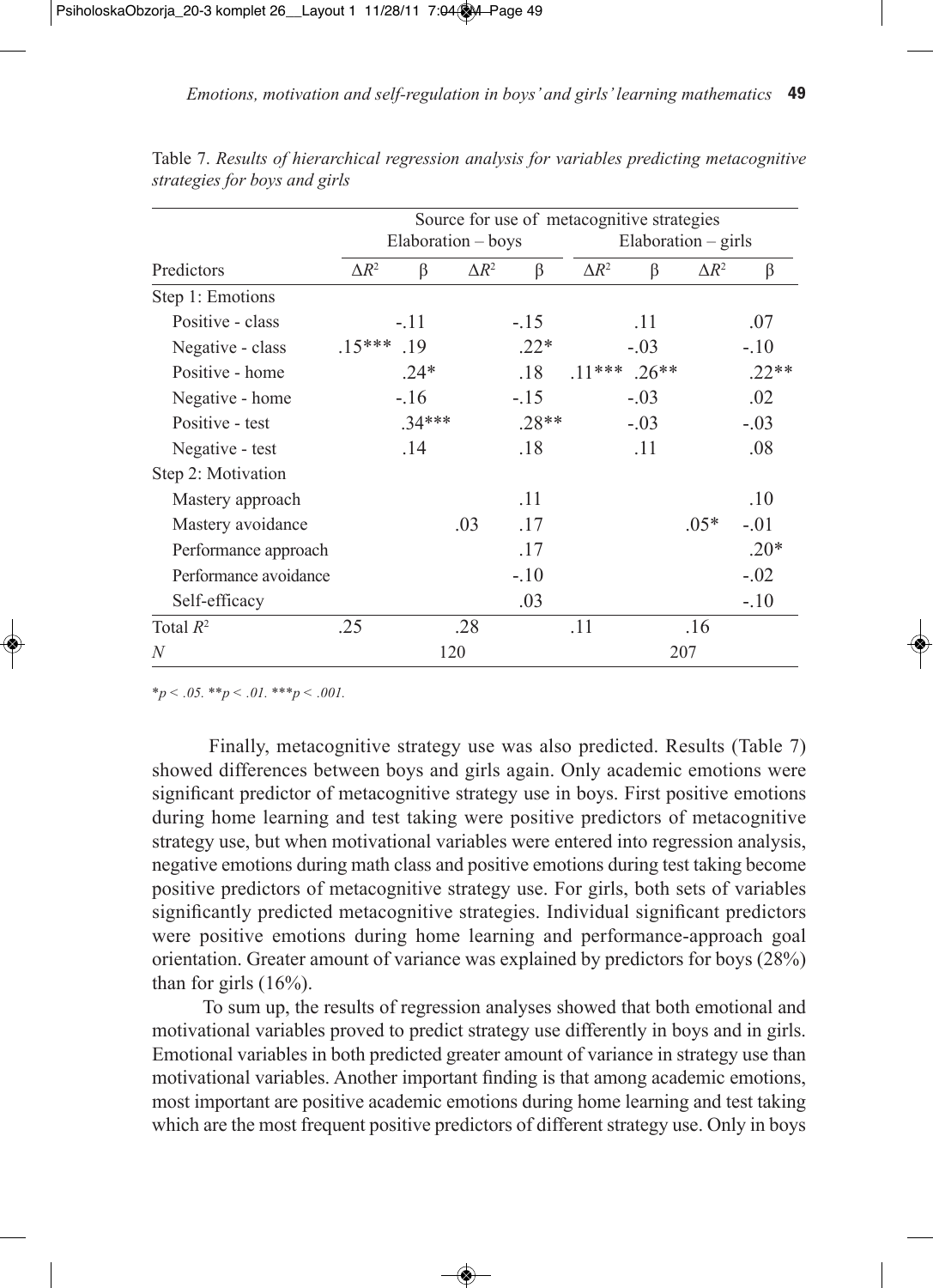negative emotions during math learning in class can also predict elaboration and metacognitive strategy use. Some other differences between boys and girls were also found. In girls, positive emotions during home learning are the only predictors of all strategies, but in boys, other emotions are also important, such as positive emotions during test taking (for repetition, elaboration and metacognitive strategies), positive strategies in class (for repetition) and negative strategies during class learning (for elaboration and metacognitive strategies). The difference between boys and girls is also in the importance of goal orientations in strategy use. For boys, only performanceapproach and performance-avoidance goals were predictors of repetition. For girls, performance-approach goal orientation was an important predictor of all strategies and mastery-approach goal orientation was also an important predictor of elaboration strategies. Thus, for girls goal orientations are more important predictors for majority strategies than for boys, the only exception being repetition. Another important difference is in the amount of explained variance. More variance can be explained with academic emotions and motivation in boys than in girls.

# **Discussion**

The purpose of our study was to investigate the relationships of emotional, motivational variables and use of self-regulatory strategies in secondary school students learning mathematics. The results confirmed different patterns of relationships for girls and for boys and therefore acknowledge the importance of analyzing this relationships separately according to students' gender. Results also revealed that emotions can have a different effect on (meta)cognitive strategy use in different learning environments, during classes, during home learning and during test taking.

#### **Differences in emotional, motivational variables and (meta)cognitive strategies**

The results related to gender differences in emotional, motivational and cognitive variables relating to math learning are in accordance with prior research which showed the existence of differences in all three domains of SRL (Elliot & McGregor, 2001; Fast et al., 2010; Kaplan & Maehr, 1999; Patrick et al., 2007; Smith & Sinclair, 2005; Wolters, 2004). Therefore we can accept the first hypothesis about the differences in emotional, motivational and (meta)cognitive strategies. Regardless of this fact, some inconstancies with earlier research were also found which are discussed.

More positive emotions were found in girls during math home learning, but no differences were found between boys and girls during class learning and test taking. On the other hand girls report higher levels of negative emotions in all there learning situations. Our results therefore confirmed the exiting results that showed higher levels of test anxiety in girls in comparison with boys (Smith & Sinclair, 2005;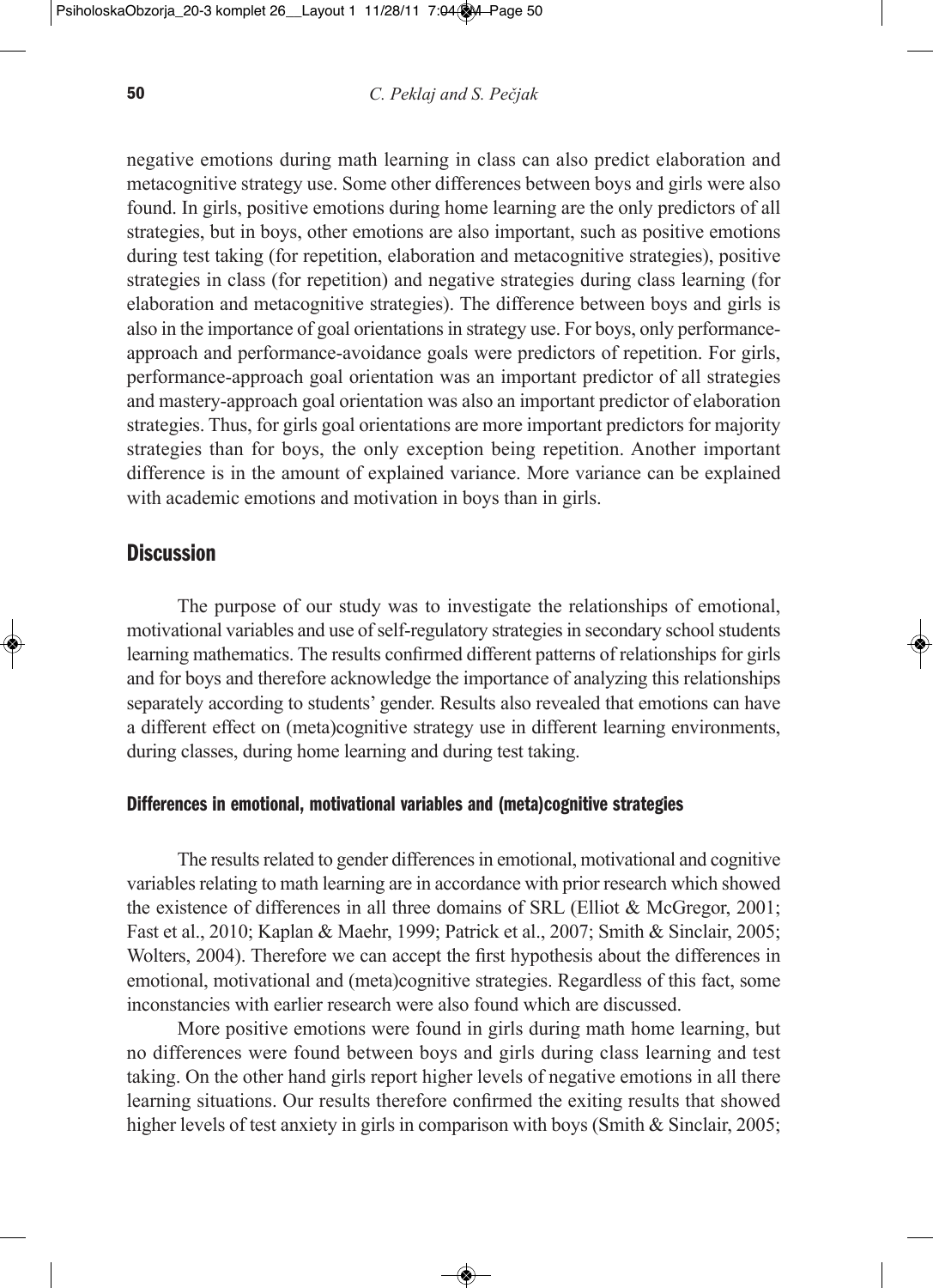Wolters & Pintrich, 1998) and also further extend this pattern of higher emotionality to anger, shame and hopelessness which also compose negative emotionality scale. Experiencing higher levels of negative emotions is not related only to test anxiety, but can be also seen during learning math in class and at home. We can conclude that in general, girls experience more negative emotions during learning math in different context than boys.

In motivational variables only one significant difference was found in masterapproach goals orientation. The results are the same as those found by Elliot and McGregor (2001) who also found higher mastery-approach goal orientation in girls in tertiary education. In mathematics, girls are directed toward fulfilling their potential and learning as much as possible more than boys. Contrary to research that also found higher performance-avoidance goals in math in girls (Midgley & Urdan, 2001) and higher performance-approach goals in math in boys (Wolters, 2004) no difference between boys and girls was found in our research. In general, we can conclude that girls show more positive achievement motivation than boys. Contrary to expectations no differences were found in self-efficacy which is motivational variable most often found to be higher in boys than in girls even when researchers take the actual achievement (grades) into account (Williams & Williams, 2010).

Higher results for girls were also found in their reported use of (meta)cognitive strategies during math learning as it was found in prior research (Patrick et al., 2007). Girls repeat content in math more often than boys, probably they solve more math problems for homework, use more elaboration and organization strategies during learning and also more regulatory strategies as planning, monitoring, reviewing, evaluating and correcting mistakes. This higher level of strategic learning can be one of the reasons for higher math grades in Slovene girls in grammar schools in comparison with boys (Japelj Pavešić & Cankar, 2010).

These results in more adaptive motivation in girls than in boys and in absence of differences in self-efficacy, which may be explained with our school system that does not allow students to choose the amount of math in primary or secondary school. The same amount of math is required for all students. Thus, girls could not choose less math lessons than boys, as in other countries, with less strict system and more flexibility in curriculum. This fact, together with their directedness to deep understanding, more frequent use of (meta)cognitive strategies could be reflected not only in their grades, but also in their math self-efficacy which then resembles their actual achievement more closely.

## **Patterns of relationships between variables for boys and girls**

Our second hypothesis was related to different patterns of relationships between emotional, motivational and (meta)cognitive strategy variables in boys and girls. Results contrary to expectations show only a few differences in correlational patterns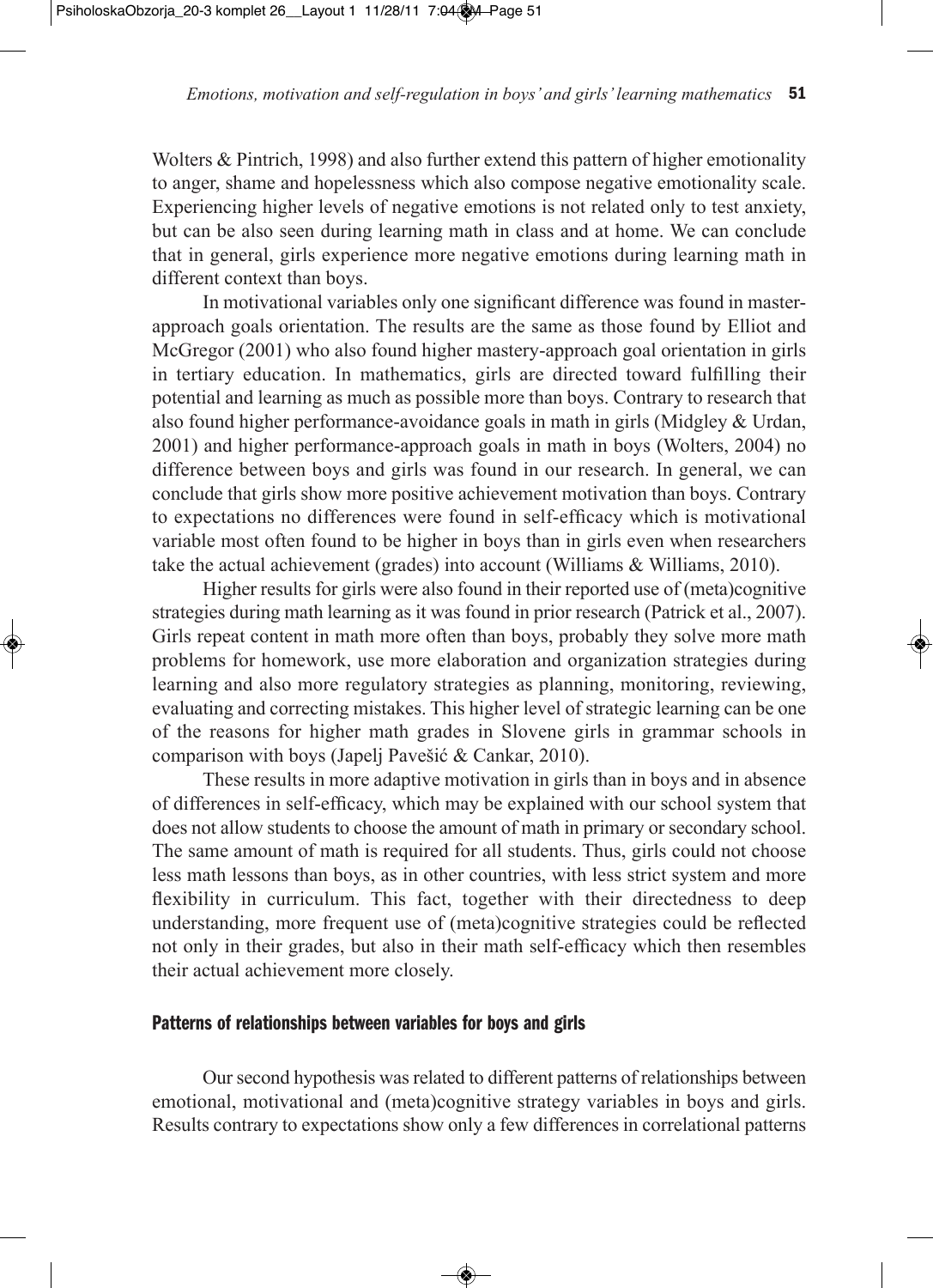between boys and girls. Therefore, our second hypothesis can be only partially confirmed. Results relating to inter-correlations among emotional, motivational and (meta) cognitive variables showed only two differences in girls' positive correlation existed between mastery-avoidance and performance-avoidance goals which are not present in boys. Results also showed that inter-correlations between negative emotions in different settings are higher in girls than in boys, indicating that boys may differentiate these negative experiences during math learning more than girls do.

Regarding the results about correlations between emotional and motivational variables, the only difference was in number of significant correlations. Two more significant correlations were found in girls than in boys: between positive emotions in class and performance-avoidance goals and between negative emotions in class and performance-avoidance goals. Higher levels of either positive or negative emotions have higher impact on avoidant motivation for girls in math. It is more important for them not to do worse than others in class in comparison with boys.I

Comparison of results including relations between emotions and (meta)cognitive strategies shows two differences. Correlations between positive emotions during test taking and organizational strategies are higher for girls than for boys, once again indicating that positive experiences during math test are more important for girls. On the other hand, negative emotions during class in boys are connected with higher use of organizational strategies, and negative during test are connected with higher use of metacognitive strategies. In girls, more connections between self-efficacy and (meta)cognitive strategies were found than in boys.

#### **Predictive power of emotions and motivation in strategy use for boys and girls**

In the third hypothesis we predicted that emotional and motivational variables will be important predictors of cognitive and metacognitive strategy use in boys and in girls. Our results again only partially confirmed the third hypothesis. Both sets of variables proved to be significant predictors of repetition in boys and in elaboration, organization and metacognitive strategies in girls. Thus, in our research a different pattern in predicting (meta)cognitive strategy use in math learning according to gender was found.

In boysthe most important predictor of repetition is negative emotionsin school and positive emotions during home and during test taking. For organizational strategies only positive emotions during home learning are an important predictor, but for elaboration and metacognitive strategies in boys, positive emotions during test taking and negative emotions during class learning are also significant predictors. In girls the only significant academic emotion for strategy use is positive emotions during home learning. It seems that, contrary to girls, some amount of negative emotions during math test taking can be as sign for them that they have to exercise more and that they have to monitor and regulate their math learning more carefully. Boys can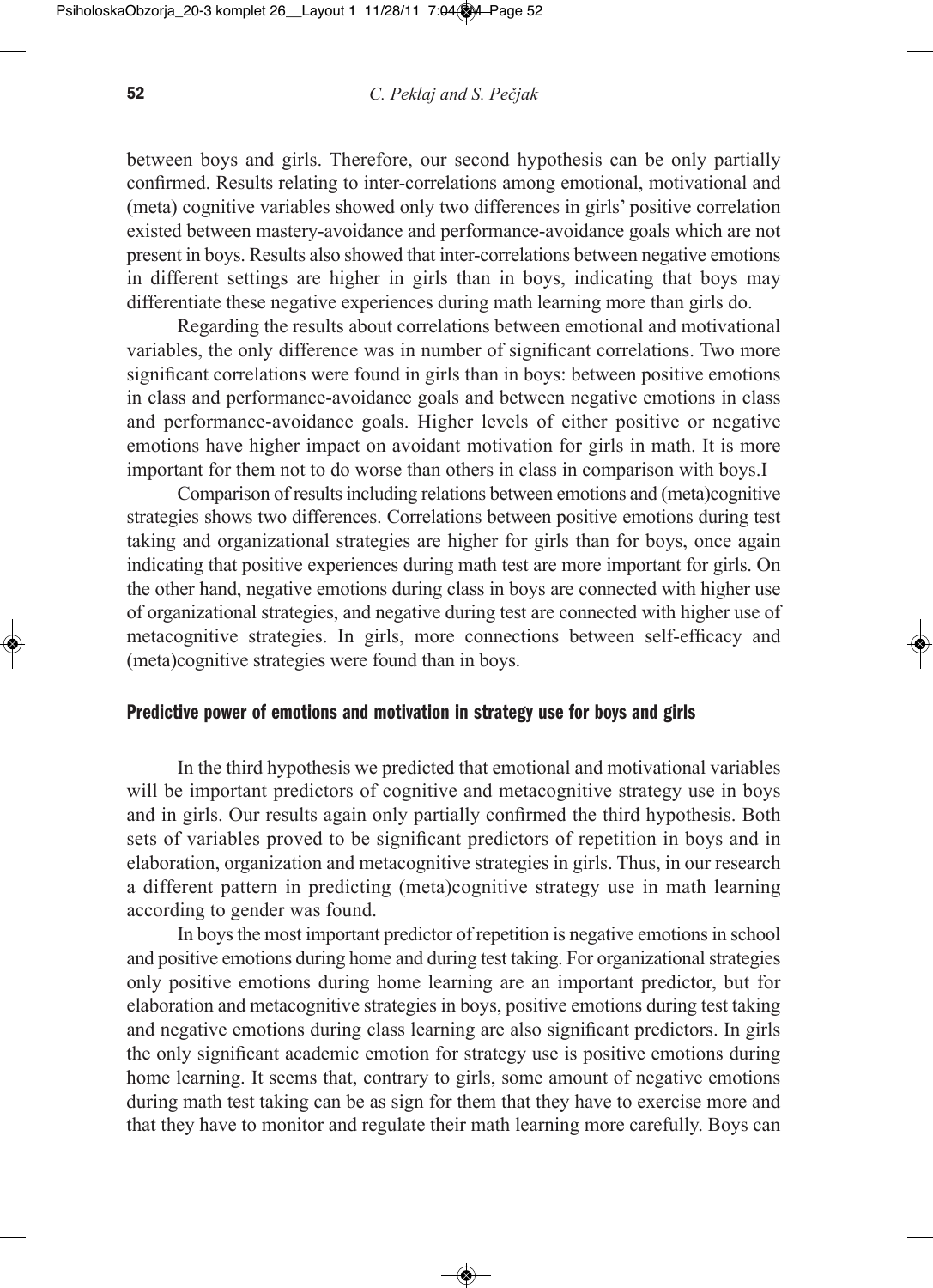also understand positive emotions during class a sign that everything is alright with their math knowledge and they do not need any additional repetition in subject matter. On the other hand the only significant predictor for all strategies in girls was positive emotions during math home learning. Joy, hope, pride and relief when they are learning math alone at home help them approach math learning more strategically, which can later impact their math achievement.

Another difference related to gender in predicting (meta)cognitive strategies was found. In boys, the only motivational variables that predicted their repetition over and above academic emotions were performance-approach and performance-avoidance goals. Performance-approach goals were a positive predictor, but performanceavoidance goals were a negative predictor as was already confirmed in other research. For boys, an adaptive pattern for using repetition in math would be to experience positive emotions during home learning and during math test and to learn to do better than other students in the class. For girls performance-approach goals also proved to significantly predict all (meta)cognitive strategies over and above academic emotions. In elaboration, an additional significant predictor which explained even greater amount of variance was mastery-approach goals. To use elaboration strategies (to compare, summarize, explain or apply to different situations) in learning the subject matter, more effort is needed than to use repetition or organization. In these situations motivation to master subject matter in combination with performance-approach goals proved to be the best predictor of strategy use which was already confirmed in multiple goals approach in achievement goal orientation research (Linnenbrink, 2005; Smith & Sinclair, 2005).

Another difference according to gender is the amount of variance explained with emotional and motivational variables in strategy use in boys and in girls. Emotional and motivational variables explained greater amount of variance in boys than in girls. Emotional experiences in different situations during math learning are more important for boys than for girls. They can explain up to 23% of variance of repetition, 20% of variance in elaboration, 17% of organization and 21% of metacognitive strategies in boys. On the other hand, in girls, between 10% and 13% of variance for their (meta)cognitive strategy use could be explained with their academic emotions. Other individual variables not included in our research could be more important in explaining the girls' strategy use such as volition, interest, prior achievement, personality dimensions as well as variables in learning environment such as teacher and parent expectations regarding their math achievement (Bong, 2008; Friedel, Cortina, Turner, & Midgley, 2007; Puklek Levpušek & Zupančič, 2009).

# **Conclusion**

Some final conclusions with implications for educational practice as well as for further research can be drawn from our research. The current study once again confirmed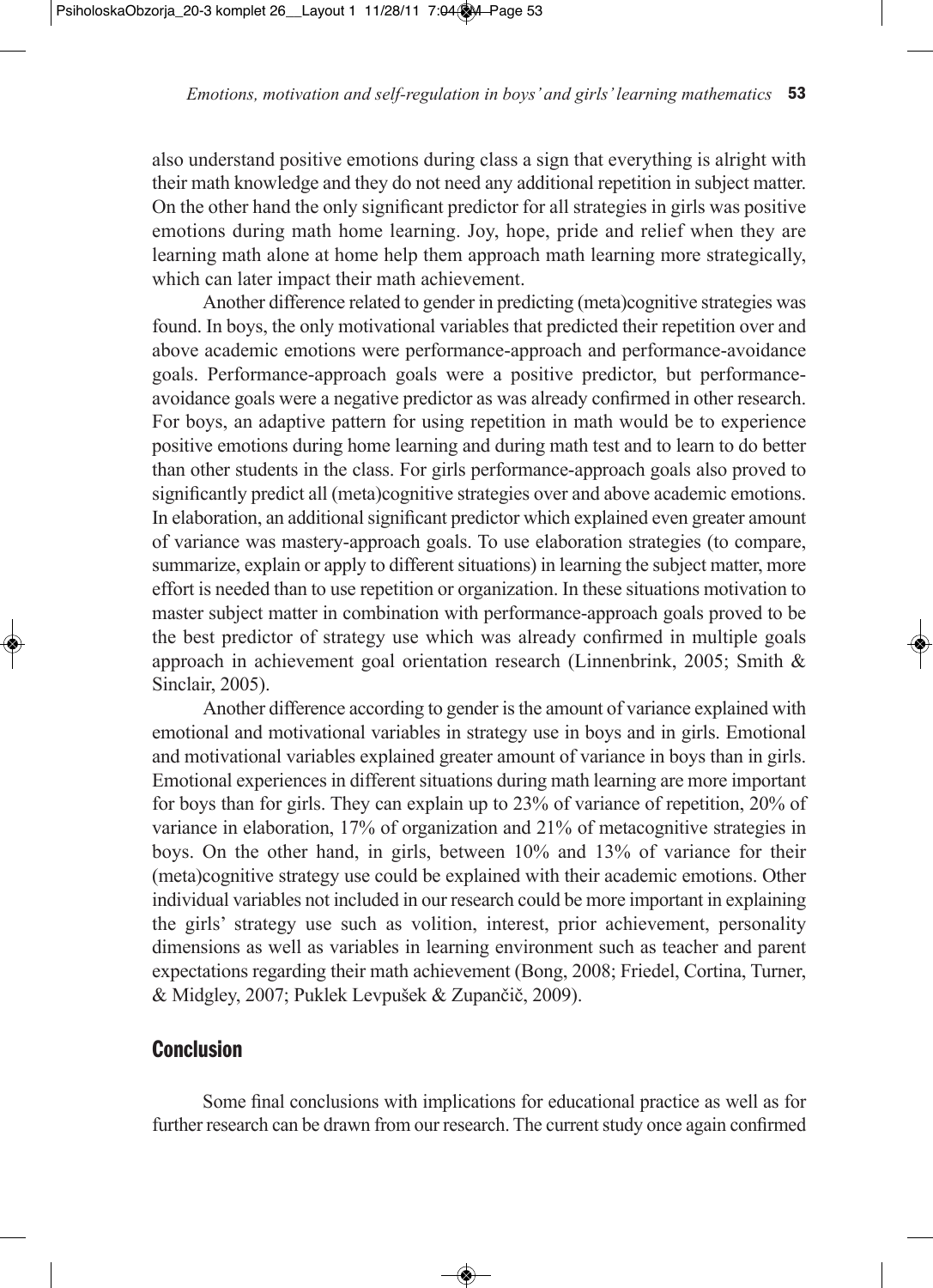the existence of gender differences in students' emotional, motivational and cognitive variables of their self-regulation in mathematics and therefore the importance to take these differences into account in educational practice. Differences were found in level of experiencing and reporting academic emotions, goal orientations and (meta)cognitive strategies and in relative importance of individual academic emotions and achievement goals in predicting strategy use. Teachers should be aware of these differences in designing optimal learning environment in which positive emotions during learning either in school or learning math in school could be experienced that is even more important for girls who experience higher levels of negative emotionsin math. Carefully structured feed-back during math classes about strengths and weaknesses in ones' own learning combined with the instructions about (meta)cognitive strategies that can be used to improve them can help students to see realistic level of their knowledge. This could help students understand the need for more repetition and regulatory strategies use, that will be especially beneficial for boys and at the same time, it could direct students to mastery of declarative and procedural math knowledge, which could be beneficial for girls as well as for boys. Teachers should be attentive to promote positive emotions by enabling students, especially girls, to experience positive emotions during home learning by giving them homework, math problems, in which they can be successful. They also have to be careful in constructing math tests in such a way that they will not increase students' negative emotions, that is by avoiding too demanding test. This is especially important for boys. Although the research showed different patterns of math selfregulatory processes in boys and girls in the beginning of secondary school, some improvement that can further explain the nature of these differences more thoroughly can be used in future research. In our research, academic emotions were investigated only according to their positive or negative dimension. An important step further would be to look at individual positive and negative emotions and see their relative importance for strategy use in future research. Therefore the construction of short but reliable scales for individual emotions is also advised. Future research should also include some other dimensions that could have an effect on gender differences in students' academic emotions, motivation and strategy us. Parents' and teachers' expectations and their support in math classes could be among the most important ones.

### **References:**

- Ames, C. (1992). Classrooms: Goals, structures, and student motivation. *Journal of educational Psychology*, *84*, 261–271.
- Ames, C., & Archer, J. (1998). Achievement goals in the classroom: Students' learning strategies and motivation processes. *Journal of Educational Psychology*, *80*, 260–267.
- Bandura, A. (1986). *Social foundation of thought and action: A social cognitive theory*. Engelwood Cliffs, NJ: Prentice Hall.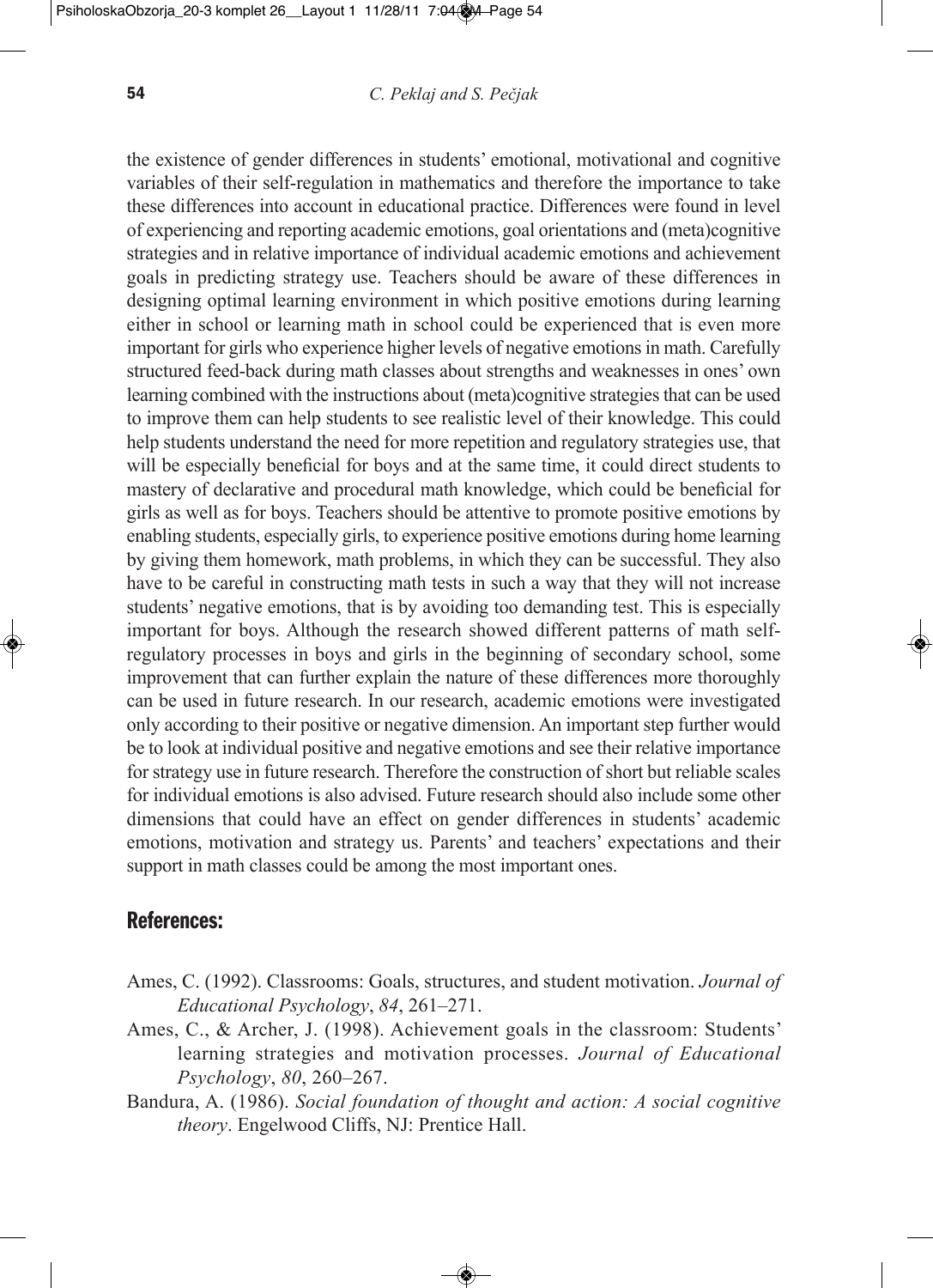- Bless, H., Clore, G. L., Schwarz, N., Glisano, V., Rabe, C., & Woelk, M. (1996). Mood and the use of scripts: Does a happy mood really lead to mindlessness? *Journal of Personality and Social Psychology*, *71*(4), 665*–*679.
- Boekarts, M. (1997). Self-regulated learning: A new concept embraced by researchers, policy makers, educators, teachers, and students. *Learning and Instruction*, *7*(2), 161*–*186.
- Bong, M. (2005). Within-grade changes in Korean girls'motivation and perceptions of the learning environment across domains and achievement levels. *Journal of educational Psychology, 97*, 656–672.
- Bong, M. (2008). Effects of parent child relationships and classroom goals structures on motivation, help seeking avoidance and cheating. *The Journal of Experimental Education, 76, 191–217.*
- Church, M. A., Elliot, A. J., & Gable, S. L. (2001). Perceptions of classroom environment, achievement goals and achievement outcomes. *Journal of educational Psychology*, *93,* 43–54.
- Daniels, L. M., Stupnisky, R. H., Pekrun, R., Haynes, T. L., Perry, R. P., & Newall, N. E.(2009). A longitudinal analysis of achievement goals: From affective antecedents to emotional effects and achievement outcomes. *Journal of educational Psychology*, *101*, 948*–*963.
- Dweck, C. S., & Leggett, E. L. (1988). A social-cognitive approach to motivation and personality. *Psychological Review*, *95*, 256–273.
- Elliot, A. J. (1999). Approach and avoidance motivation and achievement goals. *educational Psychologist*, *34*, 149–169.
- Elliot, A. J., & Harackiewicz, J. M. (1996). Approach and avoidance achievement goals and intrinsic motivation: A mediational analysis. *Journal of Personality and Social Psychology*, *70*, 461–475.
- Elliot, A. J., & McGregor, H. A. (2001). A 2 x 2 achievement goal framework. *Journal of Personality and Social Psychology, 80,* 501–519.
- Elliot, A. J., & Murayama, K. (2008).On the Measurement of Achievement Goals: Critique, Illustration, and Application, *Journal of educational Psychology*, *100*, 613*–*628.
- Elliot, A. J., & Pekrun, R. (2007). Emotion in the hierarchical model of approachavoidance achievement motivation. In P. Schutz & R. Pekrun (Eds.). *emotion in education* (pp. 57*–*73). San Diego, CA: Academic Press.
- Elliot, A. J., & Thrash, M. T. (2001). Approach-avoidance motivation and personality. Approach and avoidance temperaments and goals. *Journal of Personality and Social Psychology, 82,* 804–808.
- Fast, L. A., Lewis, J. L., Bryant, M. J., Bocian, K. A., Cardullo, R. A., Retting, M., & Hammond, K. A. (2010). Does math self-efficacy mediate the effect of the perceived classroom environment on standardised math test performance. *Journal of educational Psychology, 102*, 729–740.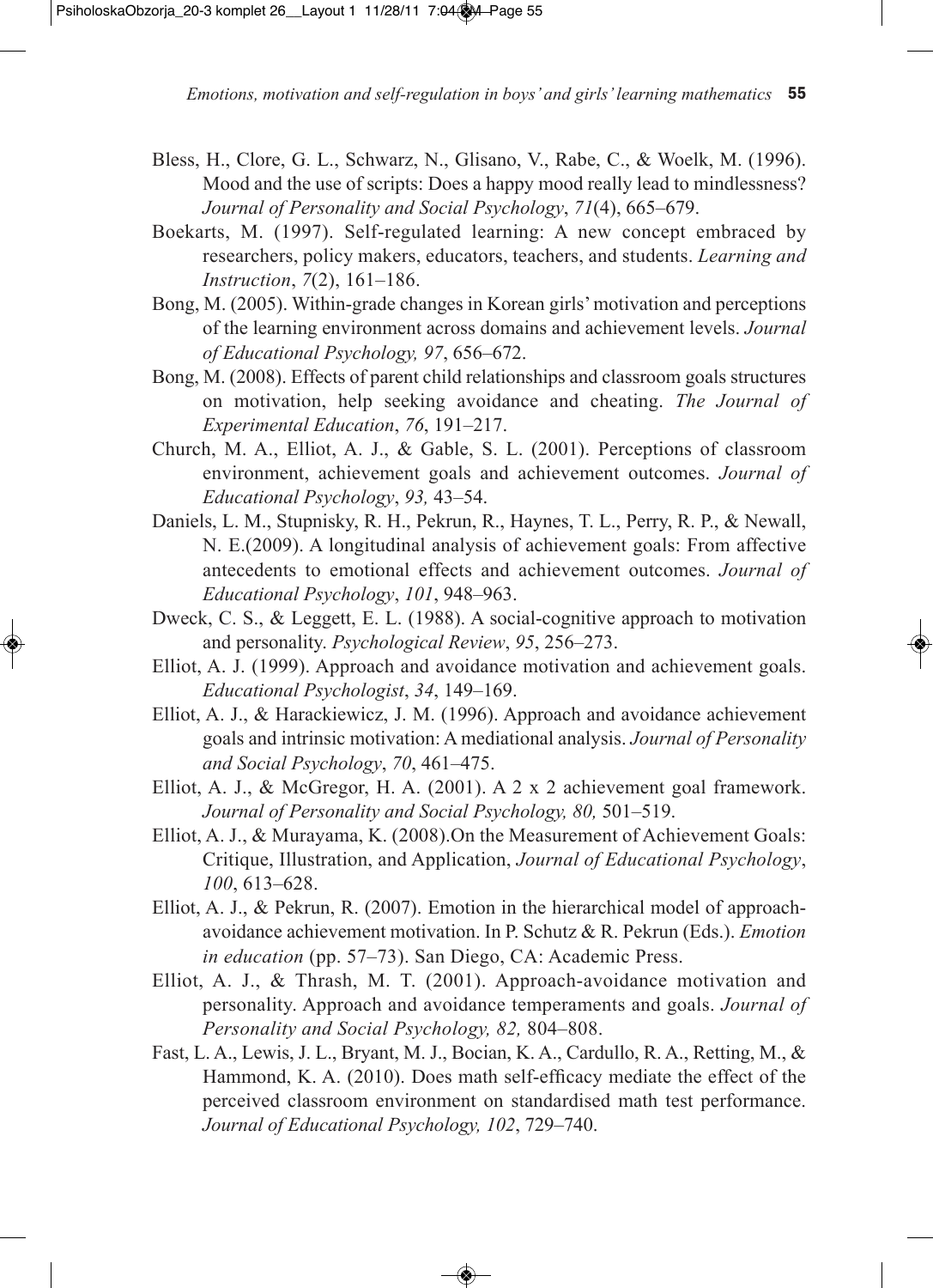Forgas, J. P. (2001). *The handbook of affect and social cognition*. Mahwah, NJ: LEA.

- Friedel, J. M., Cortina, K. S., Turner, J. C., & Midgley, C. (2007). Achievement goals, efficacy beliefs and coping strategiesin mathematics: The roles of perceived parent and teacher goal empahases. *Contemporary educational Psychology*, *32*, 434–458.
- Garcia T., & Pintrich, P. R. (1994). Regulating motivation and cognition in the classroom. The role of self-schemas and self-regulatory strategies. In H. D. Schunk and B. J. Zimmerman (Eds.). *Self-regulation of learning and performance: Issues and educational implications* (pp.101–128). Hilsdale, NJ: Erlbaum.
- Goetz, T., Pekrun, R., Hall, N., & Haag, L. (2006). Academic emotions form a social-cognitive perspective: Antecedents and domain specificity of students' affect in the context of Latin instruction. *British Journal of educational Psychology*, *76*(3), 289*–*308.
- Harackiewicz, J. M., & Sansone, C. (1991). Goals and intrinsic motivation: You can get there from here. *Advances in Motivation and Achievement*, *7*, 21–49.
- Hulleman, C. S., Schrager, S. M., Bodman, S. M., & Harackiewicz, J. M. (2010). A meta-analytic review of achievement goal measures: Different labels for the same constructs or different constructs with similar labels? *Psychological Bulletin*, *136,* 422–449.
- Japelj Pavešić, B., & Cankar, G. (2010). Dosežki dijakov v raziskavi TIMSS za maturante in ocene pri matematiki na spološni maturi v Sloveniji. [Students' achievement in TIMSS research and their math grades in matura exam in Slovenia]. *Sodobna pedagogika, 61*(2), 116–140.
- Kaplan, A., & Maehr, M. L. (1999). Achievement goals and student well-being. *Contemporary educational Psychology*, *24*, 330–358.
- Kaplan, A., & Migley, C. (1997). The effect of achievement goals: Does level of perceived academic competence make a difference? *Contemporary educational Psychology, 22*, 415–435.
- Linnenbrink, E. A. (2005). The dilemma of performance-approach goals: The use of multiple goal contexts to promote students' motivation and learning. *Journal of educational Psychology*, *97*, 197–213.
- Linnenbrink, E. A., & Pintrich, P. R. (2002). Achievement goal theory and affect: An asymmetrical bidirectional model. *educational Psychologist*, *37*, 69*–*78.
- Meinhardt, J., & Pekrun, R. (2003). Attentional resource allocation to emotional events: An ERP study. *Cognition & Emotion*, 17, 477–500.
- Middleton, M. J., & Midgley, C. (1997). Avoiding the demonstration of lack of ability. An underexplored aspect of goal theory. *Journal of Educational Psychology*, *89*, 710–718.
- Midgley, C., & Urdan, T. (2001). Academic self-handicapping and achievement goals: A further examination. *Contemporary educational Psychology, 26*, 61–75.
- Midgley, C., Maehr, M. L., Hruda, L. Z., Anderman, E., Anderman, L., Freeman, K. E., ... Urdan, T. (2000). *Manual for the Patterns of Adaptive Learning Scales (PALS)*Ann Arbor, MI: University of Michigan.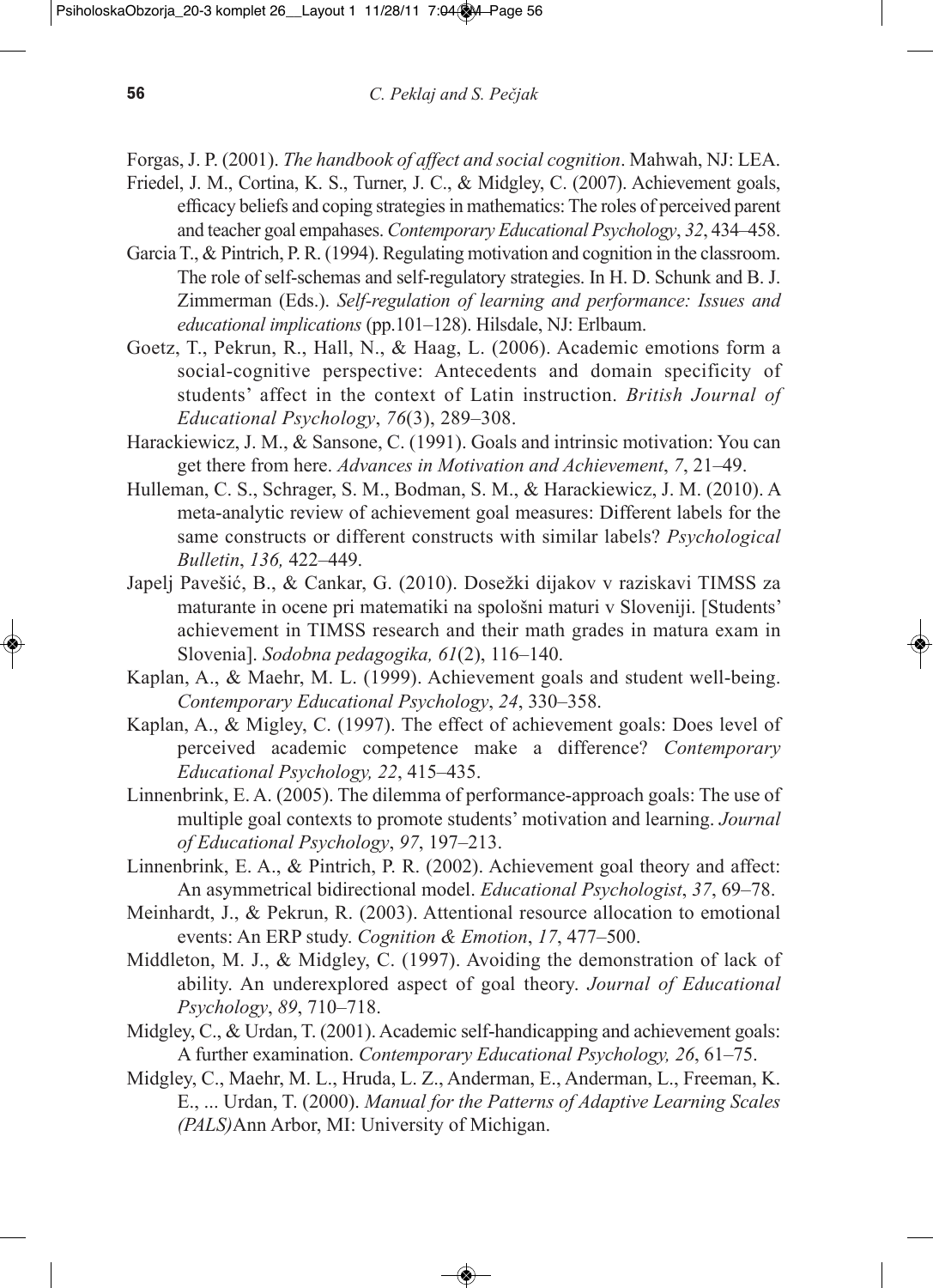- Murayama, K., & Elliot, A., J. (2009). The join influence of personal achievement goals and classroom goal structures on achievement related outcomes. *Journal of educational Psychology*, *101*, 432–447.
- Nicholls, J. G. (1984). Achievement motivation: Conceptions of ability, subjective experience, task choice, and performance. *Psychological Review*, *91*, 328–346.
- Nicholls, J. G., Cobb, P., Wood, T., Yackel, E., & Patashnick, M. (1990). Assessing students' theories of success in mathematics: Individual and classroom differences. *Journal for Research in Mathematics education, 21*, 109–122.
- Pekrun, R. (1992). The impact of emotion on learning and achievement: Towards a theory of cognitive/motivational mediators, *Applied Psychology*, *41*(4), 359*–*376.
- Pekrun, R., Goetz, T., Titz, W., & Perry, R. P. (2002). Academic emotions in students' self-regulated learning and achievement: A program of quantitative and qualitative research. *educational Psychologist*, *37*(2), 91*–*106.
- Pekrun, R., Frenzel, A., Goetz, T., & Perry, R. P. (2007). The control-value theory of achievement emotions: An integrative approach to emotions in education. In P. Schutz & R. Pekrun (Eds.). *emotion in education* (pp. 13*–*36). San Diego, CA: Academic Press.
- Pintrich, P. R., Smith, D., Garcia, T., McKeachie, W. (1991). *A Manual for the use of the Motivated Strategies for Learning Questionnaire (MSLQ)*. Ann Arbor, MI: National Centre for Research to Improve Post secondary Teaching and Learning.
- Puklek Levpušček, M., & Peklaj, C. (2011). Motivacijske usmerjenosti študentov, učiteljske kompetence in študijski dosežki. *Didactica Slovenica – Pedagoška obzorja. 1*–*2*, 3–22.
- Puklek Levpušček, M., & Zupančič, M. (2009). Math achievement in early adolescence: The role of parental involvement, teachers' behaviour and students' motivational beliefs about math. *Journal of Early Adolescence*, 29, 541–570.
- Rowsthorne, L. J., & Elliot, A. J. (1999). Achievement goals and intrinsic motivation: Ameta-analytic review. *Personality and Social Psychology Review*, *3*, 326–344.
- Skaalvik, E. M. (1997). Self-enhancing and self-defeating ego orientation: Relations with task and avoidance orientation, achievement, self-perceptions and anxiety. *Journal of educational Psychology*, *89*, 71–81.
- Smith, L., & Sinclair, K. E. (2005). Empirical evidence for multiple goals: A Genderbased high school student perspective. *Australian Journal of educational and Developmental Psychology, 5,* 55*–*70.
- Smith, L., Sinclair, K. E., & Chapman, E. S. (2002). Students' goals, self-efficacy, self-handicapping, and negative affective responses: An Australian senior school student study. *Contemporary educational Psychology*, *27*(3), 471*–*485.